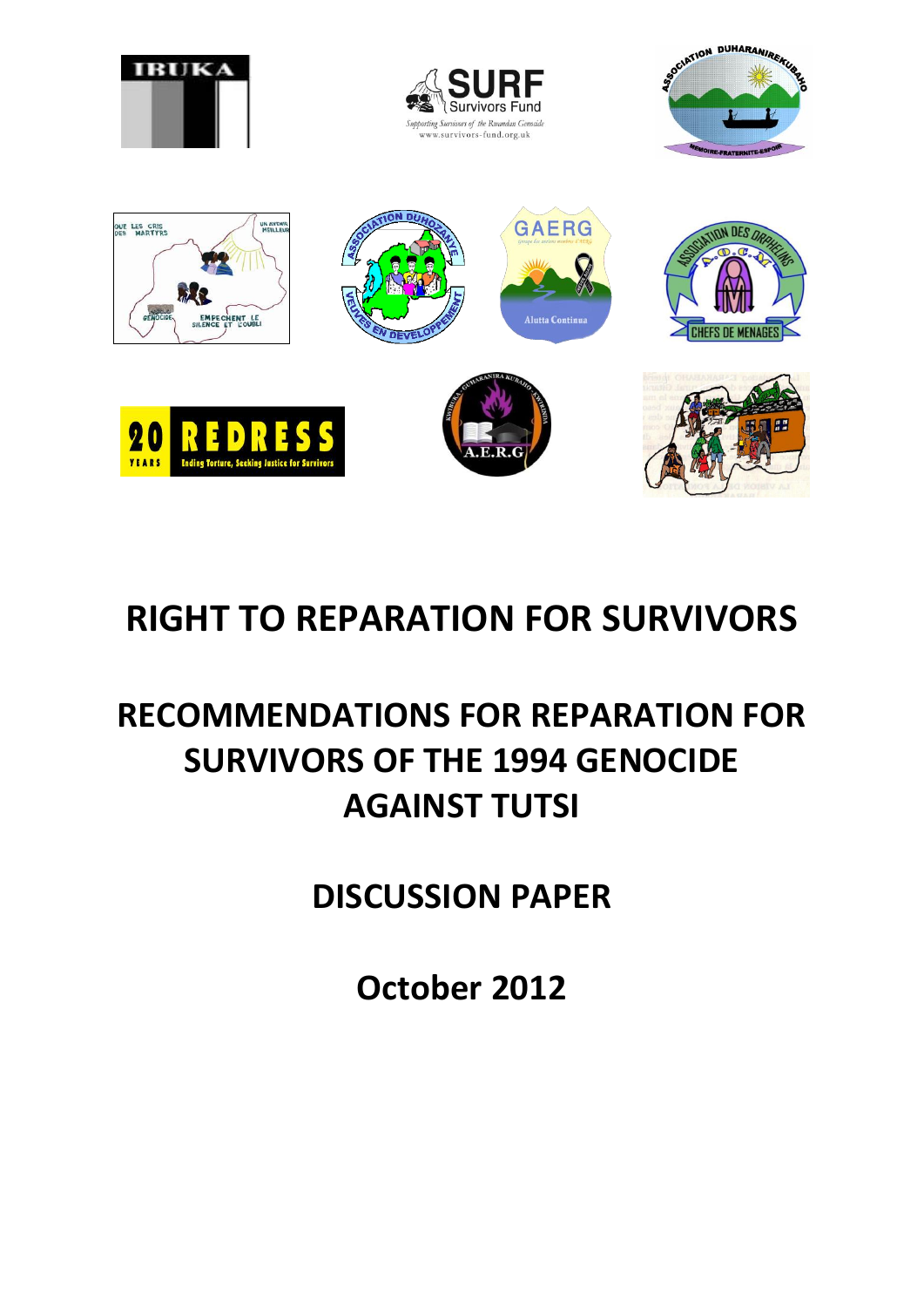#### **Contents**

| I.   |                                                                                              |
|------|----------------------------------------------------------------------------------------------|
| ΙΙ.  |                                                                                              |
| III. |                                                                                              |
| IV.  | Legal Framework and Survivors' experiences in claiming compensation and restitution in       |
|      |                                                                                              |
|      |                                                                                              |
| V.   |                                                                                              |
| VI.  | Potential mechanisms to deliver adequate reparation for survivors of the genocide:           |
| a.   |                                                                                              |
| b.   | Inclusion of the right of survivors to secure compensation under the Draft Rights of Victims |
| c.   |                                                                                              |
| d.   |                                                                                              |
| VII. |                                                                                              |
|      |                                                                                              |
|      |                                                                                              |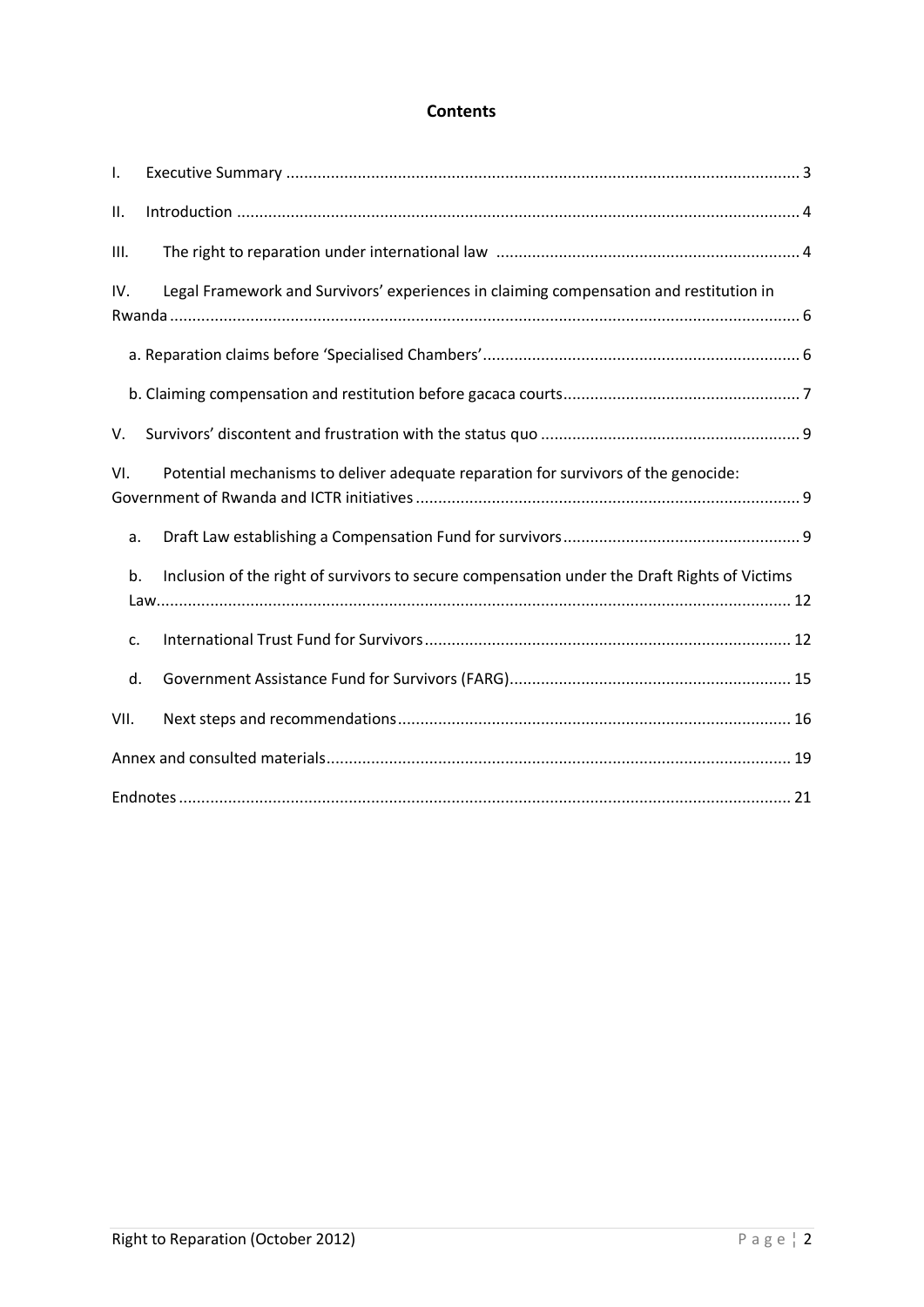### <span id="page-2-0"></span>**I. Executive Summary**

- 1. IBUKA, AVEGA, AERG, GAERG, AOCM, Duhozanye, Duharanire Kubaho, Barakabaho, the Survivors Fund (SURF) and REDRESS ("the Organisations") submit this discussion paper to the Government of Rwanda to help progress discussions on reparation for survivors of the genocide with survivors, survivor organisations and other stakeholders. The Organisations propose a range of options that could be explored further with a view to ensuring that survivors ultimately secure reparation, in particular in the form of rehabilitation, restitution and compensation.
- 2. Our main recommendation is to encourage the Government to consider establishing a *Reparation Task Force* to address the outstanding issues. This could assist to generate consensus with a view to deciding on the best way forward in providing genocide survivors with adequate reparation. The outstanding issues include in particular (1) identifying the number of past compensation and restitution awards of national courts and gacaca that have yet to be implemented; (2) identifying awards made where perpetrators were too poor to compensate; (3) exploring possibilities for reparation for victims whose perpetrators have not been identified; (4) consulting with survivors and survivor organisations throughout Rwanda to identify their needs and determine adequate measures of reparation; (5) establishing criteria for beneficiaries of reparation in regards to indirect victims; (6) recommending the establishment of a reparation programme that includes forms of reparation and types of disbursement of such reparation that are meaningful to survivors, feasible and adequately funded.
- 3. This Task Force, if it is established, could take into account experiences of reparation programmes in other countries, in particular the establishment of 'compensation funds' in South Africa, Morocco and Sierra Leone. It could also draw on experiences of the Committee on Reparation and Rehabilitation established within the Truth and Reconciliation Commission (TRC) in South Africa, tasked with designing and putting forward recommendations for a Reparation Programme to assist victims of Apartheid. Lessons learned by the "Reparation Task Force" in Sierra Leone, established to develop a programme strategy for reparation in Sierra Leone could also be taken into account.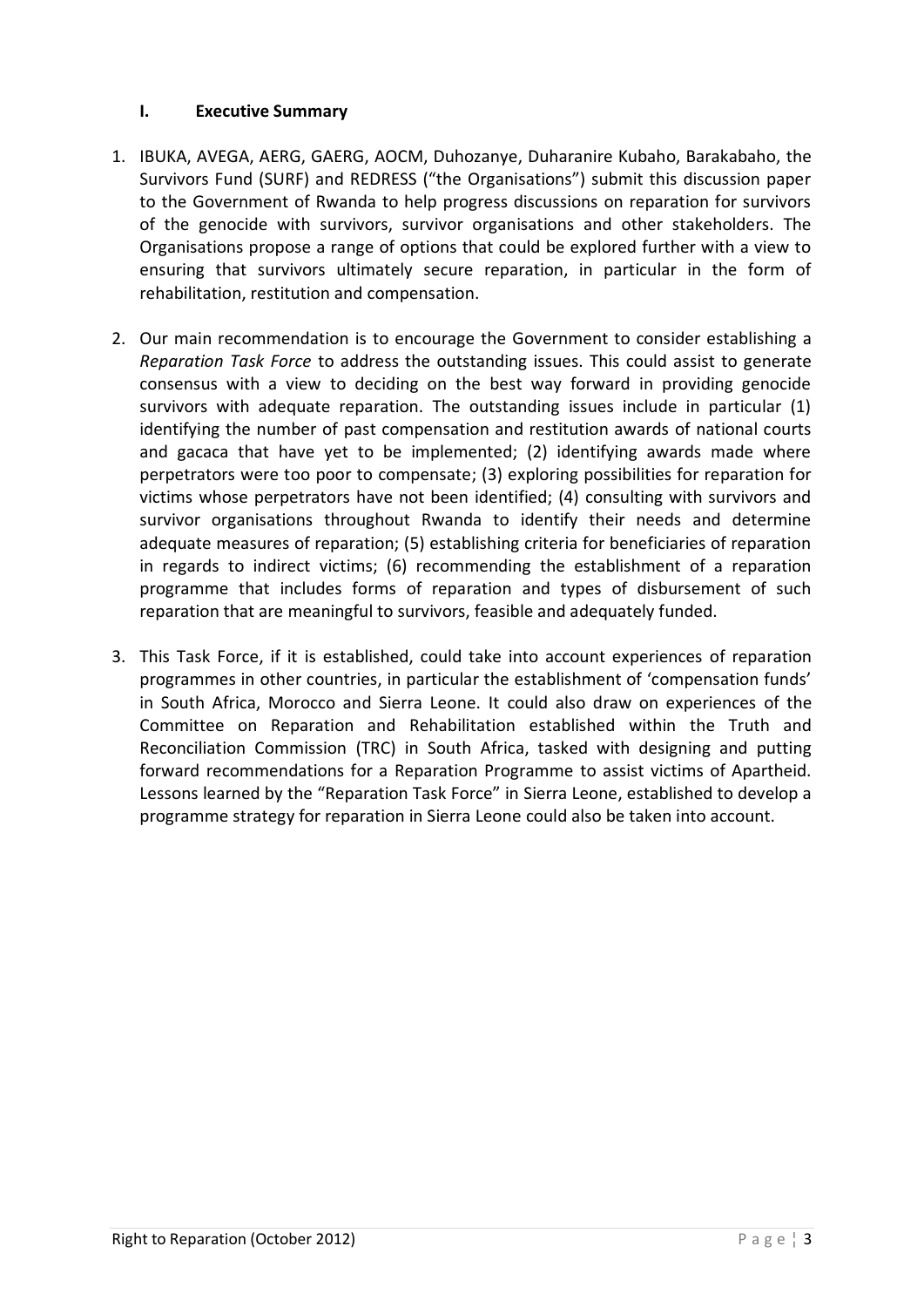### <span id="page-3-0"></span>**II. Introduction**

- 4. An estimated one million Tutsis, and numerous moderate Hutus were killed in the genocide, and the lives of survivors were destroyed. Survivors interviewed by organisations over the past five years have repeatedly stressed the critical roles that justice and reparation play in addressing the consequences of the genocide. This includes holding to account the perpetrators and providing adequate reparation, also with a view to contributing to reconciliation and enabling survivors to rebuild their lives.
- 5. Ensuring adequate reparation, including rehabilitation, compensation and restitution, for survivors in Rwanda is a daunting task. Over the past eighteen years since the genocide in 1994, the Government of Rwanda, as well as survivors' organisations and human rights advocates have grappled to find solutions as to how best to ensure that survivors' rights and needs to adequate reparation can be met. As of today, such solutions have yet to be found.
- 6. This discussion paper is meant to serve as a roadmap for further consultation with relevant stakeholders. It is based on a series of interviews carried out with survivors, Rwandan government officials and representatives of national and international human rights organisations over the past five years on the issue of reparation, as well as workshops and seminars held by the Organisations. This includes in particular a conference that took place on 17 August 2011 in Kigali, $^1$  and two workshops organised on 20 and 21 March 2012 in Kigali. This discussion paper also examines reparation mechanisms established elsewhere in the aftermath of conflict and/or in response to systematic human rights abuses, focusing in particular on South Africa, Sierra Leone and Morocco, as valuable lessons can be drawn from their experiences. These experiences provide lessons but not ready-made solutions for the Rwandan context. It is ultimately for the Government of Rwanda, in close consultation with survivors and survivors' organisations, to find the ways and means to address the unique situation that survivors find themselves in and to honour their rights in the process.
- 7. This discussion paper is structured in four parts. First, we briefly set out the rights of survivors of genocide and other serious international crimes to a remedy and reparation under international law. Second, we examine to what extent the Government of Rwanda has managed to implement these rights, in particular in regards to rehabilitation, compensation and restitution, and how survivors appear to perceive these efforts to date. Third, we outline the possibilities that could be explored on how best to ensure that survivors obtain adequate reparation, also taking into account the experiences of other countries. Finally, we make recommendations as to the next steps for the work ahead.

### <span id="page-3-1"></span>**III. The right to reparation under international law** <sup>2</sup>

8. Reparation refers to the obligation of the wrongdoing party to redress the damage caused to an injured party. In the context of international law, it is recognised that reparation must as far as possible, wipe out all the consequences of the illegal act and re-establish the situation which would in all probability, have existed if that act had not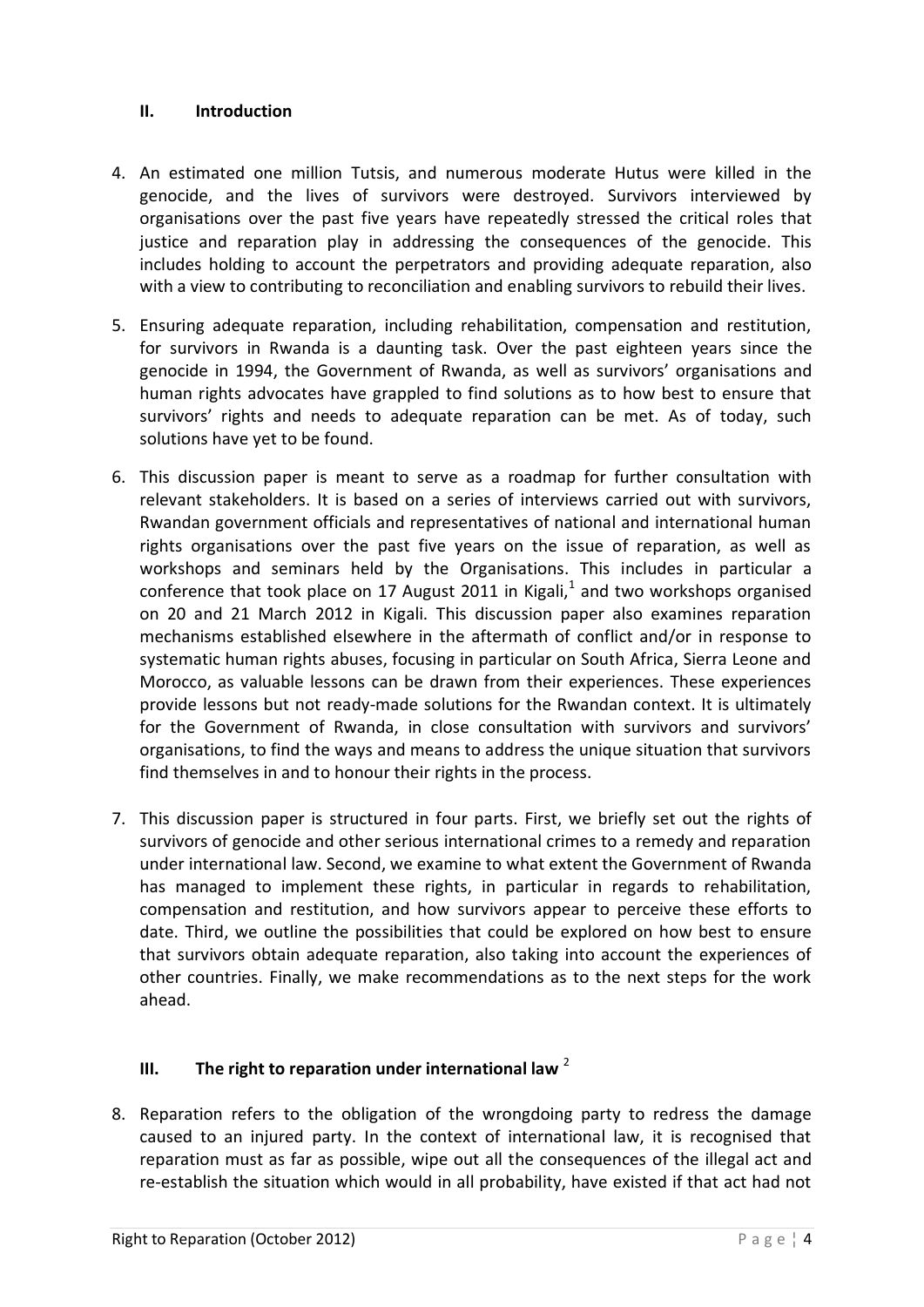been committed.<sup>3</sup> Several human rights treaties impose an obligation on States parties to provide the individual with an effective remedy, effective redress and an enforceable right to fair and adequate compensation. In the case of Rwanda, these include Article 2 (3) of the International Covenant on Civil and Political Rights (ICCPR), Article 8 of the Universal Declaration of Human Rights (UDHR), Article 14 of the UN Convention against Torture and other cruel, inhuman and degrading treatment or punishment (UNCAT), Article 39 of the Convention on the Rights of the Child, and Article 7 of the African Charter on Human and Peoples' Rights (ACHPR). The *UN Basic Principles and Guidelines on the Right to a Remedy and Reparations for Victims of Gross Violations of International Human Rights Law and Serious Violations of International Humanitarian Law* ('UN Basic Principles and Guidelines') are based on existing international obligations and emphasise that States have the responsibility to provide victims with "adequate, effective and prompt reparation"<sup>4</sup> which should be "proportional to the gravity of the violations and the harm suffered" $5$ 

- 9. Also very relevant to the Rwandan context, the Nairobi Declaration on Women's and Girls' Right to a Remedy and Reparation, $6$  provides a useful blueprint for devising comprehensive strategies to address sexual violence and related forms of gender based violence perpetrated against women and girls. It recognises the central importance of including women and girl survivors as full participants in the development and implementation of reparation programmes. Also, it recognises the importance of ensuring that reparation goes above and beyond the immediate reasons and consequences of the crimes and violations; they must aim to address the political and structural inequalities that negatively shape women's and girls' lives.
- 10. As a general rule, the more comprehensive and wide-ranging the reparations measures adopted, the more adequately the needs of survivors can be met and their dignity restored. In the discourse on reparation in Rwanda, the term 'indemnification' is interchangeably used to mean various forms of reparation, including compensation, restitution and rehabilitation. To better reflect the different needs and rights of survivors to specific forms of reparation, this paper uses the overall term of reparation as referred to in the UN Basic Principles and Guidelines which provide the most detailed guidance of the different forms of reparation needed. We therefore encourage to apply the UN Basic Principles and Guidelines in the design of reparation measures for genocide survivors in Rwanda<sup>7</sup>:
- *Restitution:* is aimed at the restoration of a victim to his or her situation before the gross violations took place; it includes, as appropriate, restoration of liberty, enjoyment of human rights, identity, family life and citizenship, return to one's place of residence, restoration of employment and return of property.
- *Compensation:* should include monetary awards for any economically assessable damage as appropriate and proportional to the gravity of the violation and circumstances of each case, such as a) physical or mental harm; b) lost opportunities, including employment, education and social benefits; material damages and loss of earnings, including loss of earning potential; c) moral damage and d) costs required for legal or expert assistance, medicine and medical services, psychological and social services.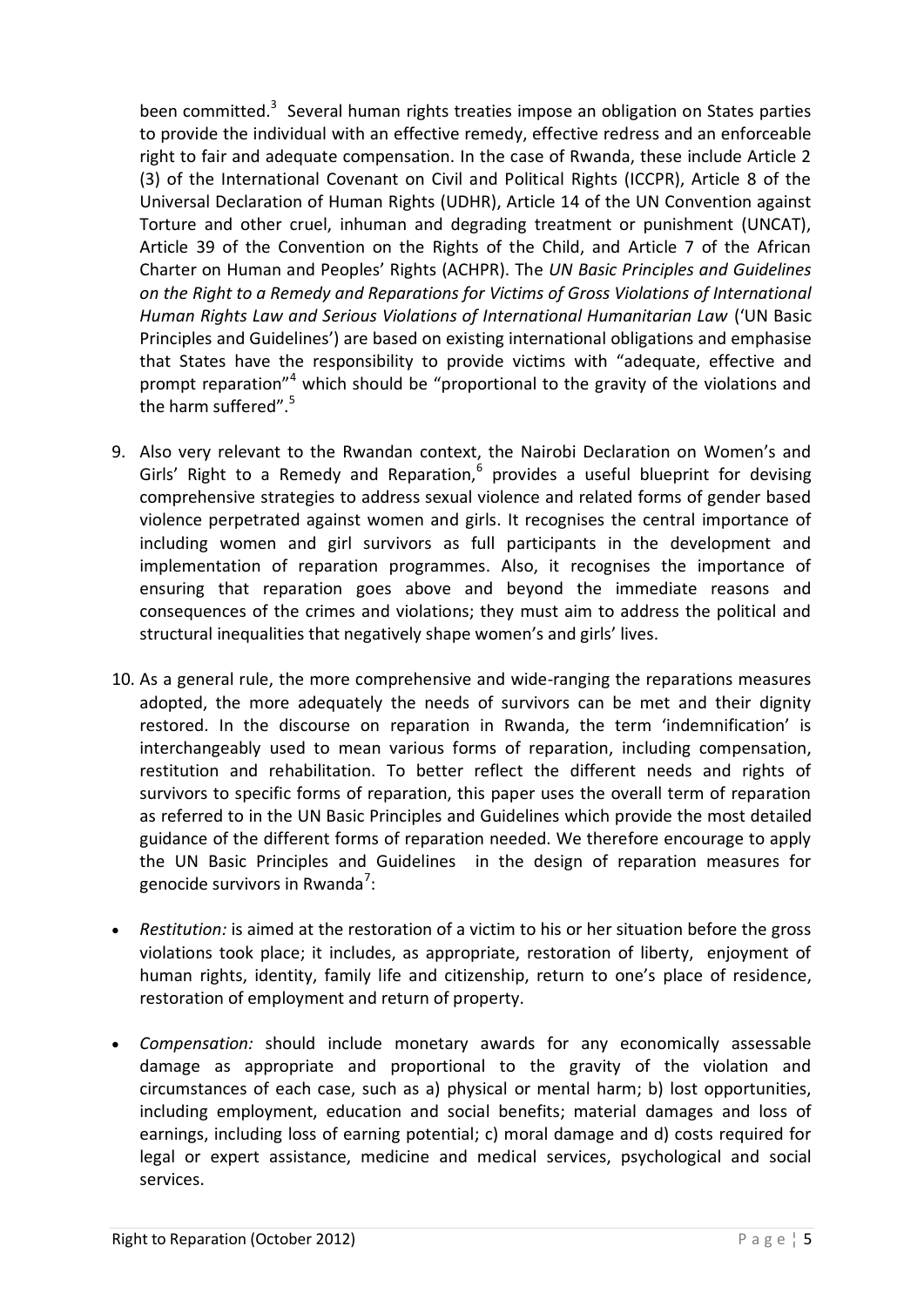Compensation is central to the right to an effective remedy and to reparation, particularly when restoring the victim to the situation before the gross violation took place is not possible. This is frequently the case in respect of many international crimes, such as those involving acts of rape or torture.

- *Rehabilitation:* should include medical and psychological care as well as legal and social services<sup>8</sup>
- *Satisfaction:* to end continuing human rights violation and to establish and publically disclose the truth.
- *Guarantees of non-repetition:* to prevent such abuses from happening again, through institutional reform (judicial, military, police, etc) and the implementation of mechanisms to monitor and prevent future social conflicts.

## <span id="page-5-0"></span>**IV. Legal Framework and Survivors' experiences in claiming compensation and restitution in Rwanda**

#### <span id="page-5-1"></span>**a. Reparation claims before 'Specialised Chambers'**

- 11. The 1996 Organic Law on the *Organisation of Prosecutions for Offences Constituting the Crime of Genocide or Crimes against Humanity Committed Since October 1 1990*  provided that "the ordinary rules governing denunciations, complaints and civil actions are applicable to cases before the specialised chambers" and provided survivors with the possibility to claim reparation as "partie civile" / civil party in the context of criminal proceedings.<sup>9</sup> This law also provided that damages awarded to survivors who had not been identified should be deposited in a victims compensation fund, "*whose creation and operation shall be determined by a separate law."* Until the creation of such a fund, all damages awarded by the courts were to be deposited in a special account at the National Bank of Rwanda.<sup>10</sup>
- 12. From 1996 up to the establishment of gacaca courts in 2001, survivors participated in approximately two-thirds of all criminal cases before specialised chambers in ordinary courts as civil parties (claimants). Approximately 50% of survivors who lodged complaints for compensation against individual perpetrators were awarded compensation for material prejudice and/or moral grief. Initially, courts awarded very generous amounts of compensation, with reportedly close to \$100 million USD having been awarded after about 4,000 people had been tried.<sup>11</sup> The basis for awards is not clear, as court judgments differed substantially in the awards made (e.g. for the loss of a husband, courts awarded between 250,000 and 8 million Rwandan Francs (RWF) (approximately \$400 and \$13,000 USD), often without providing further explanation on how these awards were arrived at.<sup>12</sup>
- 13. Civil claimants also lodged claims for compensation against the Rwandan State. Even though the State was declared jointly liable with the accused in several cases, and compensation awards were made against the State, none of these civil verdicts against the State were enforced. $^{13}$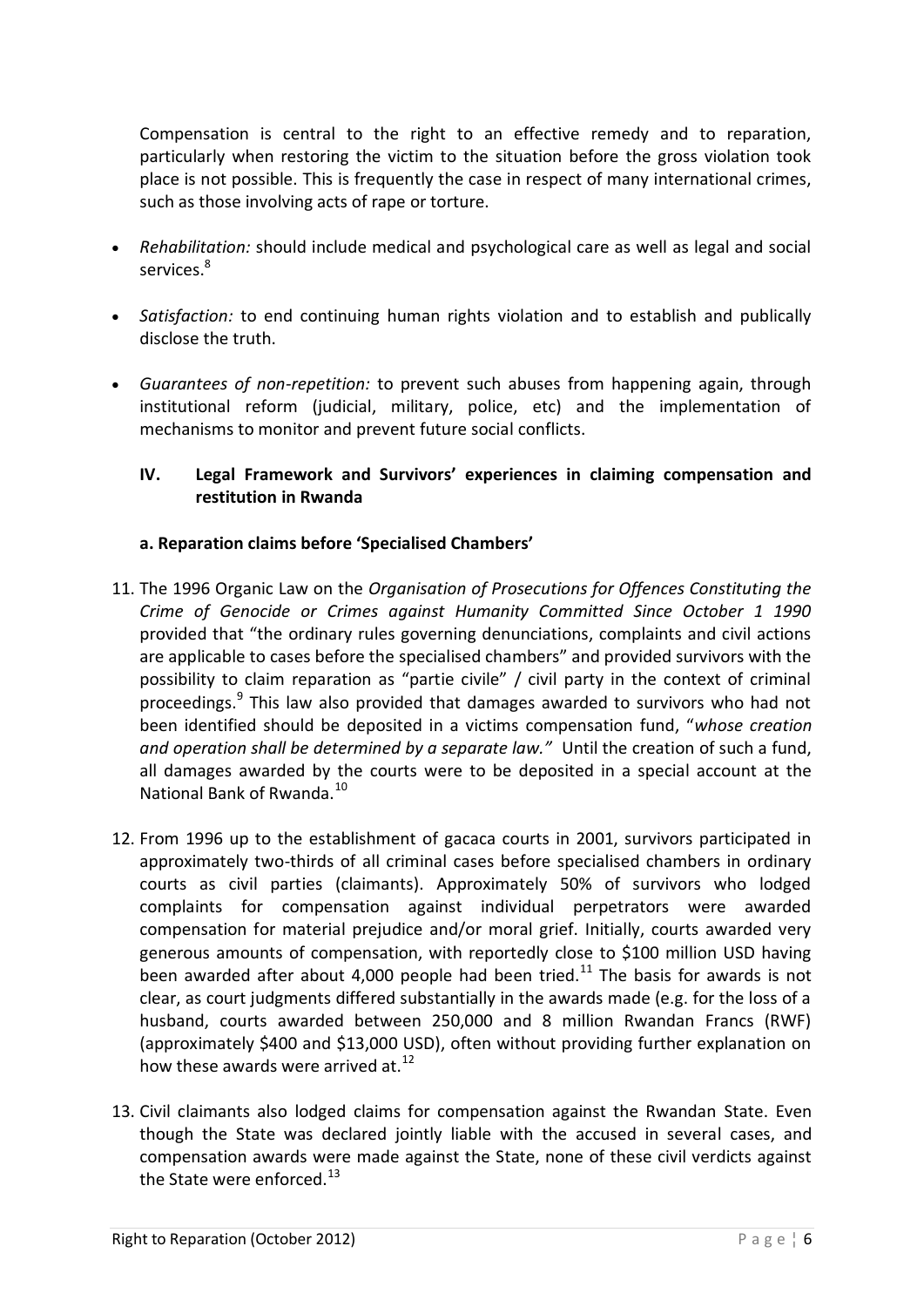- 14. To date, none of the compensation awards by national courts against individual perpetrators and/or the State have been fully enforced. This is due to a number of reasons, mainly the inability of indigent perpetrators to pay the awards or an unwillingness to pay the awards. In some instances, according to interviews with survivors carried out by the Organisations, perpetrators avoided payment by bribing those responsible for the enforcement of compensation awards.<sup>14</sup> Furthermore, none of the survivors and Government officials interviewed by the Organisations could confirm that any damages awarded by the courts had been deposited at the National Bank of Rwanda as provided for in the 1996 Organic Law.
- 15. One example where a Court's judgment of a compensation award was partly enforced is the case of Karamira Flodourt, who was executed following his sentence to death. In this case, survivors managed to secure compensation of RWF 15,800 out of an award of RWF 17 million. However, even in this case, the circumstances as to how the plaintiffs were able to secure the enforcement of the judgment are far from clear. It appears that the civil aspects of the case were "settled informally - the legal officers involved informed the plaintiffs where they could find money and everything was done very quickly."<sup>15</sup>

#### <span id="page-6-0"></span>**b. Claiming compensation and restitution before gacaca courts**

- 16. The introduction of gacaca courts by Organic Law No. 40/2000 drastically reduced the opportunities for survivors to file complaints for compensation as civil parties. First, contrary to international law,<sup>16</sup> the Organic law declared civil actions against the State inadmissible *"on account of it [the government] having acknowledged its role in the genocide and that in compensation it pays each year a percentage of its annual budget to the Compensation Fund. This percentage is set by the financial law."*<sup>17</sup> This provision not only prevents survivors from claiming compensation from the State, but also led to the dismissal of compensation awards issued against the State by the specialised chambers as the law was applied retroactively. Second, the law stipulated that aside from Category I suspects, accused of being most responsible for the genocide, all other genocide related cases were to be tried before gacaca courts. However, before these courts, survivors could only file claims for compensation in regards to material losses and bodily damages, as gacaca courts were not vested with the power to award moral damages.<sup>18</sup>
- 17. Gacaca courts were to draw up a list of victims who suffered material losses or bodily harm and make an inventory of those losses, as well as allocate damages. All judgments by both ordinary and gacaca courts awarding compensation for material and body damages were to be forwarded to *"the Compensation Fund for Victims of the Genocide and Crimes against Humanity",* with the Fund to *"fix the modalities for granting compensation".<sup>19</sup>* Accordingly, the establishment of a Compensation Fund would have enabled survivors to enforce their reparation award through it, rather than against the individual perpetrator, which would have helped to overcome the major obstacles to the enforcement of awards against individual perpetrators and/or the State. The Compensation Fund would have also assisted in providing reparation to survivors in cases where perpetrators had not been identified.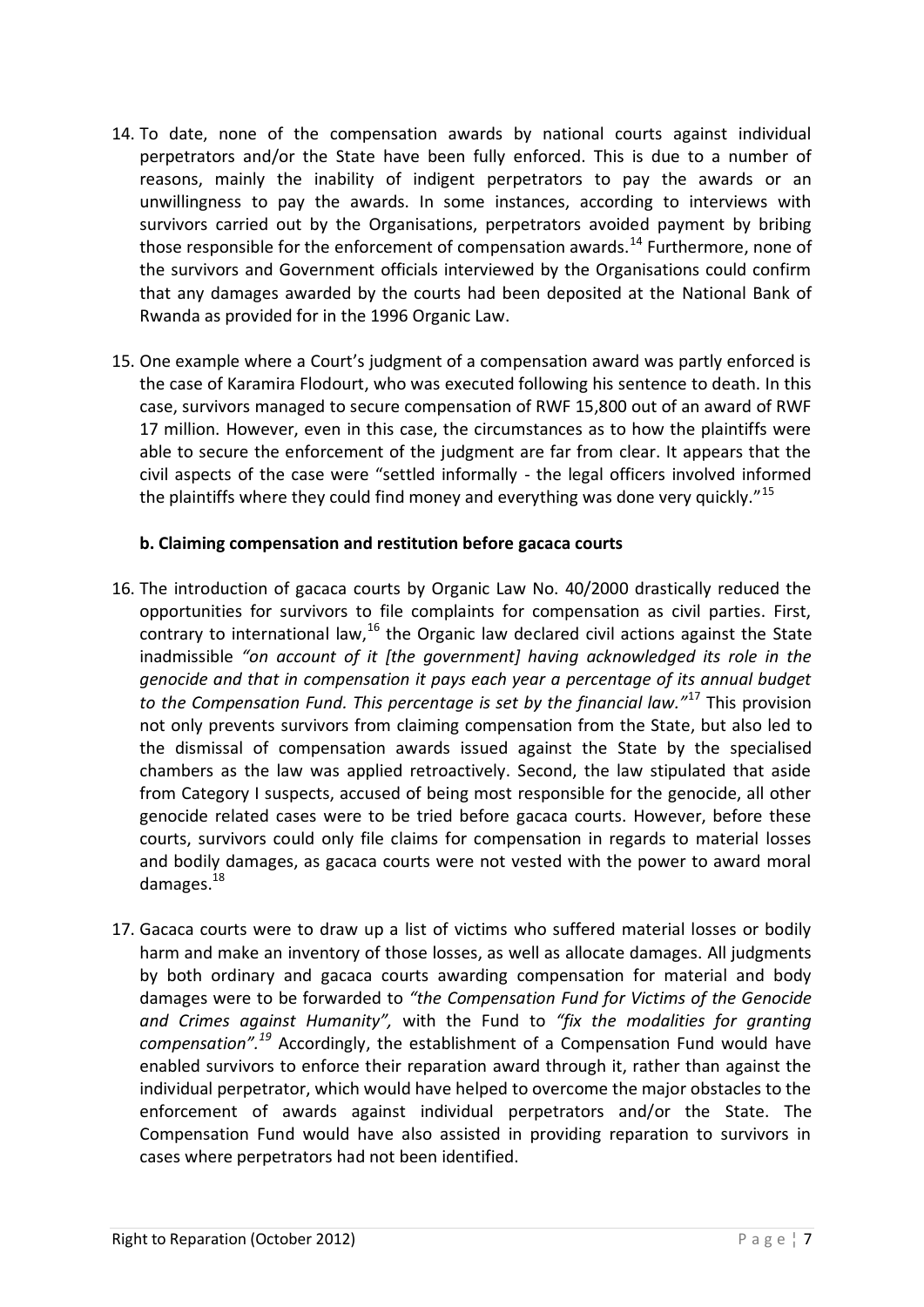- 18. A subsequent reform of Organic Law No 40/ 2000 in 2004, provided that "*other forms of compensation for victims are to be determined by a particular law*," thereby opening up the possibility for survivors to claim for non-pecuniary damages, subject to the adoption of a particular law.<sup>20</sup>
- 19. In short, the promised Compensation Fund and the reference to a separate law on compensation were key components of the legislation establishing gacaca and could have helped survivors to obtain reparation.
- 20. However, as will be outlined further below, the Compensation Fund has still not been established. According to the National Service of Gacaca Jurisdictions (NSGJ), gacaca courts have not compiled a list of damages and losses. $^{21}$  The maiority of survivors cannot enforce gacaca judgments and thus have not received any, or only a fraction of the actual compensation awarded for pecuniary damages. Research published in June 2012 by the Legal Aid Forum (Rwanda) based on interviews with over 2,700 claimants of compensation in Rwanda confirms that awards by gacaca courts are the *"hardest to*  enforce", with 92% of all genocide-related judgements yet to be enforced.<sup>22</sup>
- 21. All survivors interviewed by the Organisations expressed frustration about the lack of support when seeking to enforce gacaca awards. One survivor summed up his frustration in regards to the limited mandate of gacaca and the lack of enforcement of its decisions:

"Those who have to pay for what they have taken, for what they have pillaged, did not pay. They use all means of not having to give us what they owe us. The results of gacaca regarding compensation and restitution is basically nil. We, the survivors, have to bend over for the genocidaires. We keep a low profile, we prefer to stay silent and are shy so as to not to become like them."

"The authorities who are supposed to help assist us with our problems make everything more complicated. They receive bribes. In my case, I understand that the executive secretary of gacaca shared the money that I was supposed to receive with the convicted perpetrator. Honestly, I do not see how these restitution and compensation decisions can be enforced."<sup>23</sup>

22. Since 2009, the right of survivors to take civil action against Category I suspects has been further curtailed by the Law establishing the *Fond d'Assistance pour les Rescapés du Genocide* (FARG) which determines that: "*Only the Fund is entitled to [bring a] civil action on behalf of the victims of the Tutsi genocide, and other crimes against humanity, against persons convicted of crimes classifying them in the first category."<sup>24</sup>* FARG has yet to take such civil action on behalf of survivors, yet the provision is already of concern to survivors and lawyers seeking to act on their behalf in cases against Category I suspects. Lawyers interviewed in Rwanda believe that this provision is incompatible with Rwanda's Constitution which expressly provides victims of crime with a right to have their case heard.<sup>25</sup> The provision also discriminates against survivors when compared to victims of 'ordinary crime' who are expressly entitled to file claims for compensation as civil parties under existing Rwandan law. $26$  The unconstitutionality as well as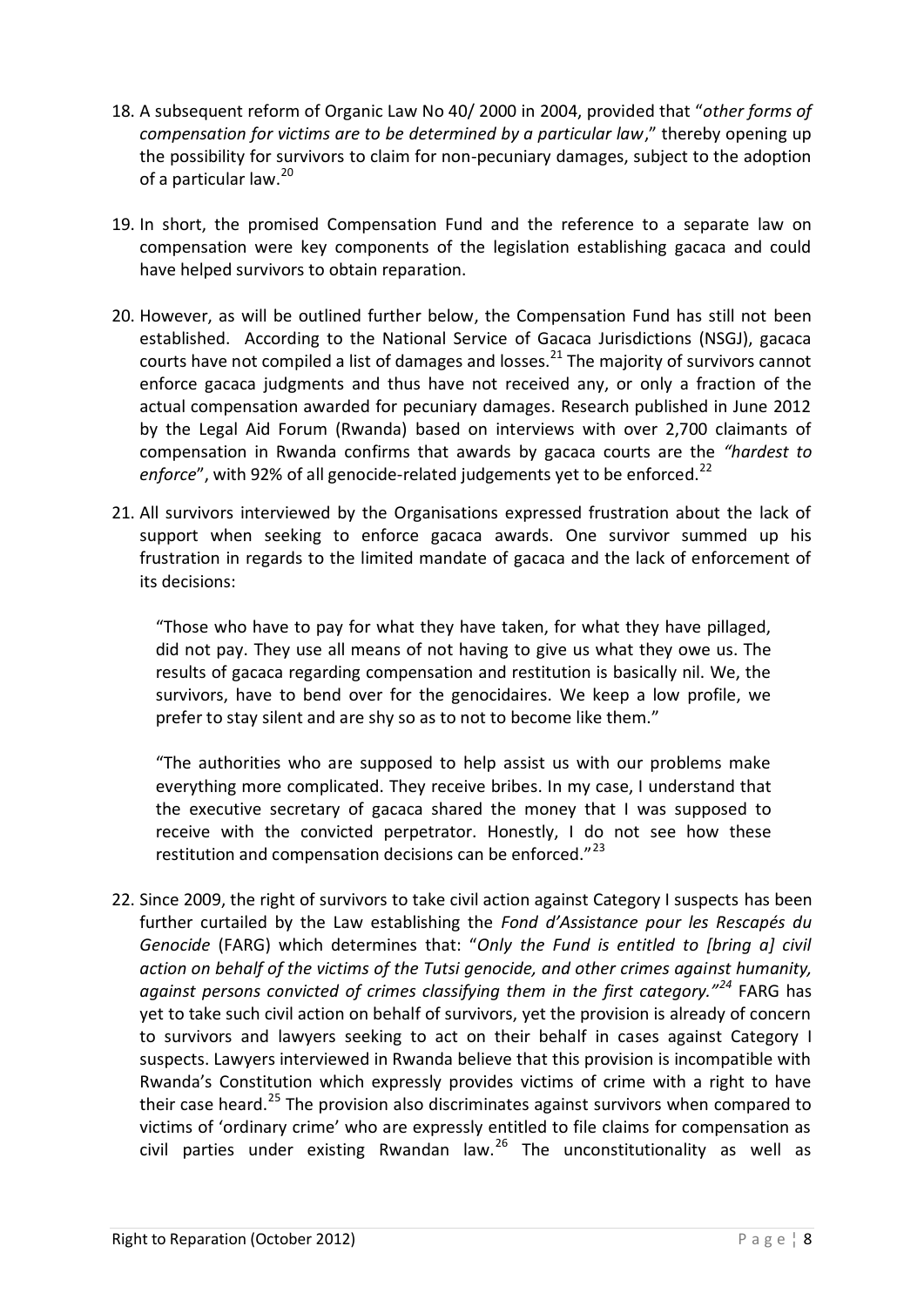discriminatory character of the FARG law has been challenged by IBUKA in a recent submission to  $FARG.<sup>27</sup>$ 

## <span id="page-8-0"></span>**V. Survivors' discontent and frustration with the status quo**

- 23. Gacaca courts closed officially on 18 June 2012. Remaining genocide cases are to be prosecuted before ordinary or, where applicable, military courts. It is unclear how this will impact upon survivors' right to claim for compensation. Equally, it is as yet unclear how thousands of compensation and/ or restitution awards by gacaca courts that have not yet been enforced will be handled. IBUKA tabled a submission on the new law on the termination of gacaca, seeking clarification on the proposed articles, $28$  yet it appears that only a few of its concerns unrelated to reparation, were taken into consideration.
- 24. What is clear, however, is that the vast majority of survivors to date have not received any of the compensation and/or restitution awarded by national courts and gacaca. The promises over the past eighteen years to establish a Compensation Fund to provide survivors with reparation, including compensation, have raised hopes and expectations among survivors that have yet to be fulfilled. The lack of enforcement of court and gacaca judgments has a significant adverse impact upon survivors' lives as well as on survivors' perceptions of the justice processes initiated by the Government - and third countries and the UN ("international community") - to date:
	- Survivors interviewed by the Organisations have expressed that justice has not been served, as it has not included compensation;
	- Interviews and seminars organised by survivor organisations in collaboration with SURF and REDRESS suggest that the inadequate responses to calls for compensation and restitution slows down if not hamper progress in reconciliation; $^{29}$
	- Survivors have expressed their fear that their right to compensation will never be addressed, especially now that gacaca has closed down and that the ICTR's mandate is coming to an end: $30<sup>30</sup>$

## <span id="page-8-1"></span>**VI. Potential mechanisms to deliver adequate reparation for survivors of the genocide: Government of Rwanda and ICTR initiatives**

### **a. Draft Law establishing a Compensation Fund for survivors**

- <span id="page-8-2"></span>25. As outlined above, relevant legislative provisions allowing survivors to claim compensation before national courts and before gacaca courts were to a large extent based on the establishment of a Compensation Fund. Moreover, the organic law establishing the gacaca courts recognised the need for a specific law governing *other forms of compensation* aside from compensation for property related and bodily damages. $31$
- 26. With the introduction of gacaca courts in early 2001, the Government of Rwanda presented a draft law on compensation, seeking the input of survivor organisations such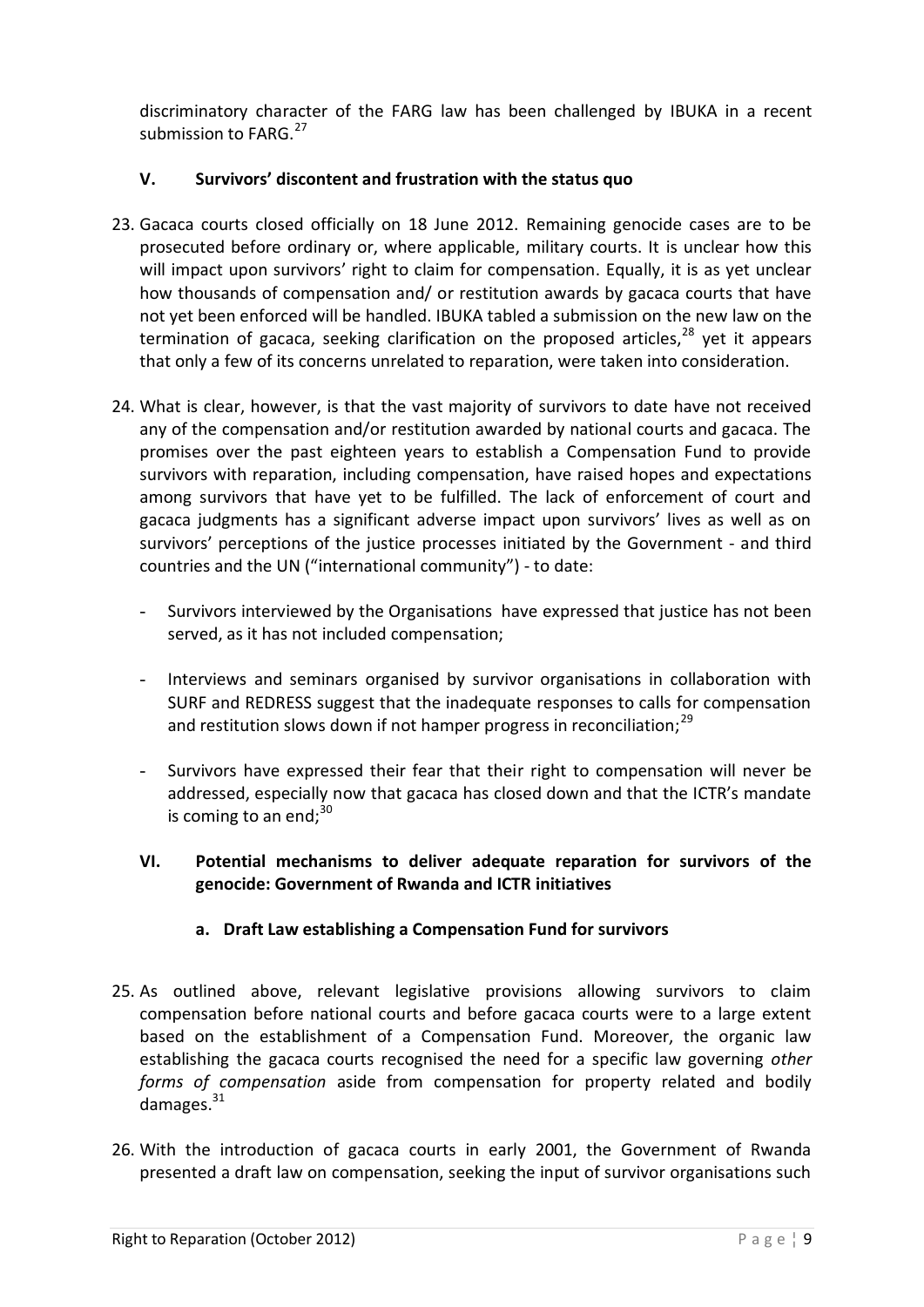as IBUKA, with a view to implementing the relevant provisions of Organic Law 40/2000. The draft law set out in detail how a Compensation Fund could be established, managed and made to dispense money to identified beneficiaries.<sup>32</sup> The fund was to be established specifically to enforce judgments rendered by ordinary courts and gacaca courts.<sup>33</sup> Material and human losses were to be compensated, including death and injuries, as well as moral damages. $34$ 

- 27. While the draft law was debated in public and civil society was consulted to some extent, it was eventually not adopted, and no Compensation Fund has been established to date. Government officials have indicated that the establishment of such a Fund could hamper its efforts to reconcile Rwandan society and that it would generally be unrealistic to find the resources that could compensate all survivors. Even though the draft law set out who could benefit from compensation, the group of beneficiaries was considered to be too broad, as it provided that relatives up to the  $6<sup>th</sup>$  degree would be entitled to compensation in cases where the direct victim had died.<sup>35</sup>
- 28. Irrespective of the obstacles that ultimately prevented the adoption of the draft law, the majority of survivors' interviewed by the Organisations indicated that they believe that the Government is responsible for ensuring reparation. For them, a Compensation or Reparation Fund would still be the best option for delivering the various forms of reparation required by survivors, including restitution, rehabilitation and compensation to survivors, provided that survivors and survivors' organisations throughout Rwanda would be consulted prior to its establishment and that it would include formal representation of survivors' organisations in its governance (addressing the exclusion of survivor's organisations from the management of FARG, see below). A Compensation Fund could help to address the lack of enforcement of compensation awards, and help survivors to address the most serious consequences of the genocide.
- 29. The challenge remains for the Government of Rwanda to make a significant contribution to the establishment of a Compensation Fund. Survivors and government officials indicated that assets from convicted perpetrators, as well as donations from other countries, voluntary contributions from individuals and the UN could be another source of funding. However, concerns have been expressed from potential international supporters, as to whether such a Fund could be perceived to be ethnically divisive, if it benefited only survivors of the genocide, and not other victims of crimes against humanity and war crimes allegedly committed by the RPF during and after the genocide. $36$  These concerns could potentially be addressed by mandating the Compensation Fund to afford reparation, as appropriate, for all victims of genocide, crimes against humanity and war crimes committed in Rwanda between 1 October 1990 and 31 December 1994.
- 30. Compensation Funds have been established in South Africa, Morocco, Sierra Leone and elsewhere in response to calls for reparation in the aftermath of a conflict and/or systemic human rights abuses. $37$  The establishment of these Funds was the result of longer processes that involved the identification of specific reparation recommendations by Truth and Reconciliation Commissions (TRCs), and the design of often complex processes for claiming and implementing compensation and other payments (e.g. for rehabilitative services) from the Compensation/Reparation Fund.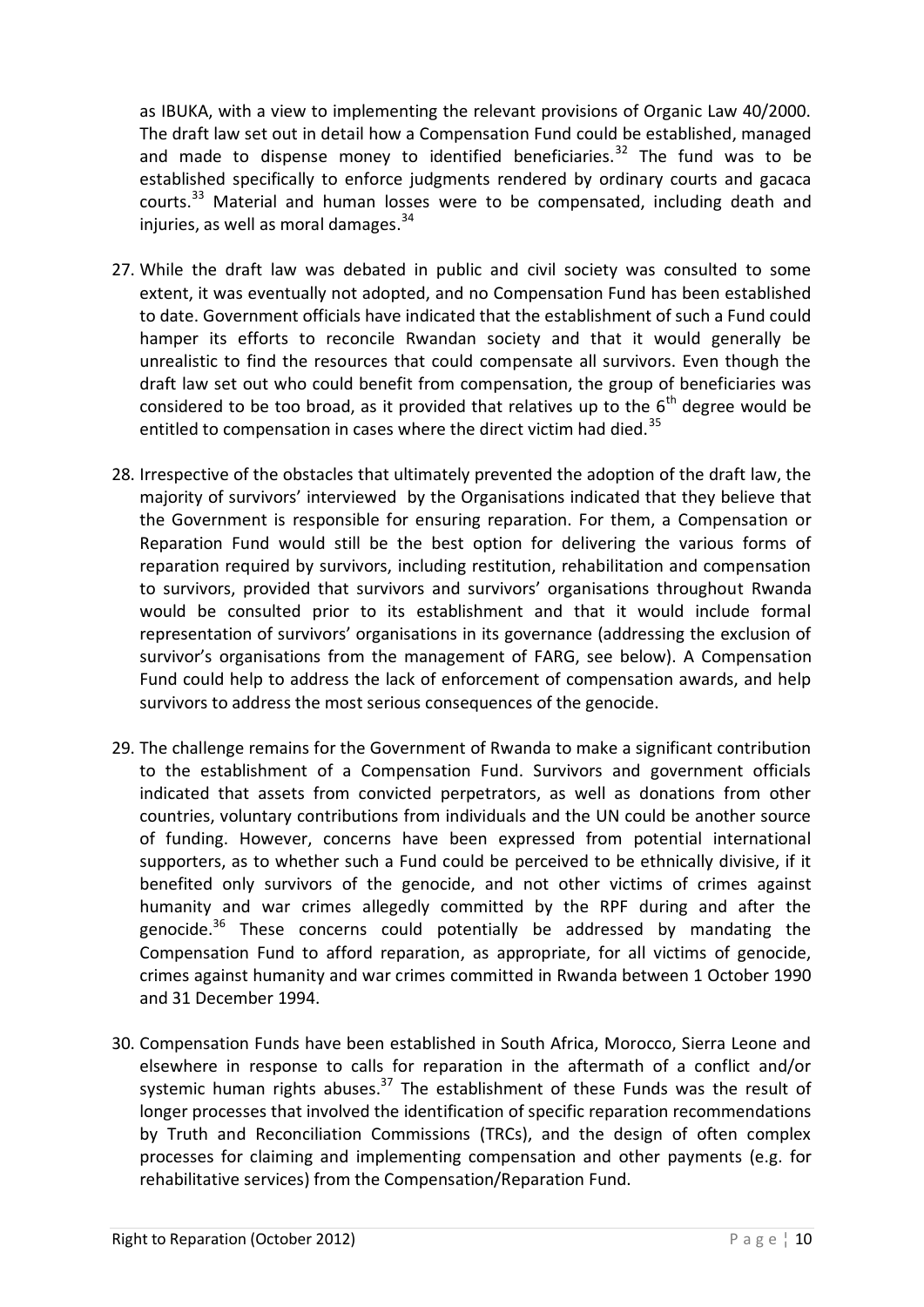- 31. In South Africa, a '*President's Fund*' was established in 1995 to implement the recommendations of the Reparation and Rehabilitation Committee (RRC) within the TRC to pay reparation to victims of Apartheid between 1960 and 1994.<sup>38</sup> Funding of \$100 million USD was appropriated by Parliament for the purposes of the Fund. By the end of the 2010/2011 financial year, 15,962 victims had received payment of one-off lump sum awards of approximately 30,000 Rand (about RWF 2 million).<sup>39</sup> However, a significant number of victims have yet to receive the one-off lump sum payment, even 17 years after the establishment of the President's Fund, and nine years after promulgation of the RRC's recommendations.<sup>40</sup> In addition, these payments fall short of the RRC's recommended reparation grant of 120,000 Rand (about RWF 8.5 million) for all individuals identified by the RRC. $41$
- 32. The Government of Morocco set up a particularly well-funded programme of reparation, disbursing \$85 million USD in funds to address human rights violations that took place in Morocco with particular intensity between 1981 and 1991. In addition to collective reparations, the Government provided reparations to approximately 16,000 individual victims and/or family members of victims, with funding coming mainly from the Moroccan Government.<sup>42</sup>
- 33. In Sierra Leone, the establishment of a "*Special War Fund for Victims*" was envisaged in Article XXIX of the Lomé Peace Agreement of 1999 and eventually became operational in December 2009. Its primary source of funding coming from the annual State budget, \$25,000 USD was spent by the end of 2010 to provide emergency medical support to victims as a form of reparation. However, the serious funding gaps of the Special War Fund for Victims prevent the implementation of further reparation measures by the Fund. A *Reparation Programme* financed by donations from, inter alia, the United Nations Peace Building Fund and the UN Trust Fund to End Violence against Women partially complements the Special War Fund for Victims. The *Reparation Programme* has thus far managed to provide "micro cash allowances of \$100 USD to almost 22,000 war victims, prioritising the war wounded amputees and victims of sexual violence. Approximately 650 victims of sexual violence benefitted from basic medical treatment and/ or fistula surgery.<sup>43</sup> The International Organisation for Migration (IOM) assists the National Commission for Social Action to carry out the reparations programme in its planning and implementation, and acts as a recipient agency for the grant of the UN Peacebuilding Fund.<sup>44</sup> However, despite these advancements, due to the lack of sufficient funding for the *Reparations Programme*, by the end of January 2012, approximately 10,753 victims had yet to receive any reparation.  $45$
- 34. The funds and programmes put in place in South Africa, Morocco and Sierra Leone highlight in particular that many reparation measures are dependent on the existence of a well-resourced reparation fund. That also implies that a political commitment must exist to provide resources. Funding gaps can prevent the implementation of reparation measures. The experiences and lessons learned in other countries need to be explored further, with a view to identifying how they could be taken into account in the context of Rwanda, in particular if a decision was made to adopt a law on compensation so as to establish a Compensation Fund.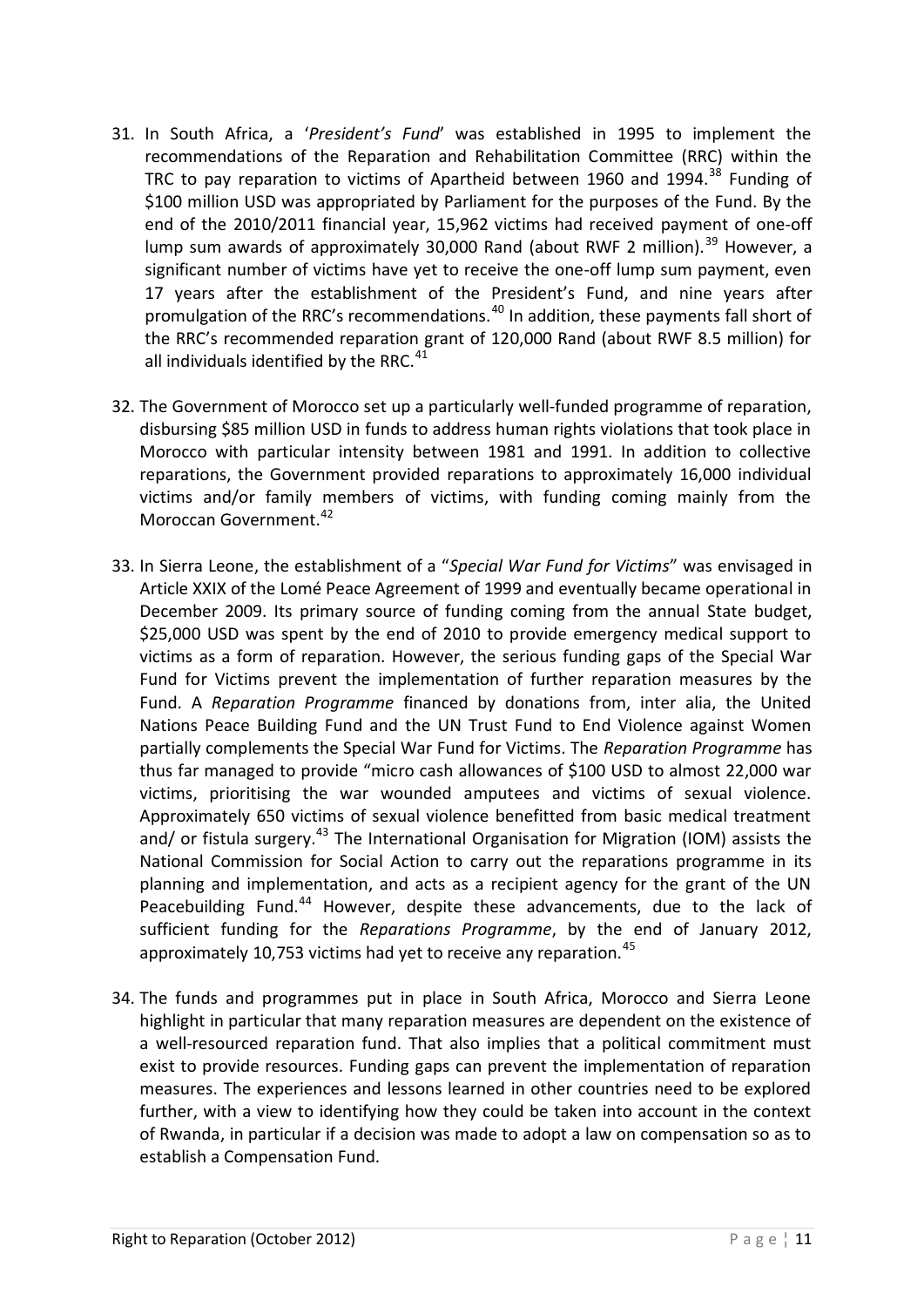### **b. Inclusion of the right of survivors to secure compensation under the Draft Rights of Victims Law**

- <span id="page-11-0"></span>35. The Rwandan Government has prepared a draft "Law on the Charter of Rights of Victims and Witnesses of Intentional Offences" ("Draft Law").<sup>46</sup>
- 36. The Draft Law sets out the legal framework of rights of victims and witnesses of offences defined in the penal code and other related laws. This includes the right to reparation in that victims have a right to measures "*which aim at removing, moderating or compensating effects of committed violations*", and a right to an extensive list of reparation for bodily and mental damage. $47$  The Draft Law provides further that a compensation fund should be established under the "*supervision of the National Public Prosecution Authority*".<sup>48</sup>
- 37. The Draft Law applies to victims of crimes, including crimes that "*do not constitute yet a violation of criminal laws in force, but which are violations of the internationally recognized standards in human rights*." The Draft Law does not, however, expressly include survivors of the genocide or other victims of crimes against humanity and war crimes between  $1<sup>st</sup>$  October 1990 and  $31<sup>st</sup>$  December 1994 as beneficiaries of the Fund, as appropriate. Indeed, survivor organisations as well as individual survivors interviewed appear to favour a separate law on reparation, and a separate Compensation Fund specifically catering for the rights of survivors, as such a Compensation Fund would reflect the unique nature and the gravity of the crimes committed against them.<sup>49</sup>
- 38. However, if no such law and Fund were to be established in the near future, that again would then potentially discriminate survivors against victims of ordinary crime.<sup>50</sup> In that case, a provision could be included in the Draft Law that provides expressly for the application of the Draft Law to survivors, until a separate Compensation Fund is established for them. This would require the Draft Law to apply retroactively to include crimes committed from 1 October 1990 to 31 December 1994. Representatives of the Ministry of Justice voiced concerns that such retroactive application would be contrary to international law and therefore not be possible. However, as genocide, war crimes and crimes against humanity constituted criminal acts already in 1990 according to treaty as well as customary international law, such retroactive application of the Draft Law would be in line with Article 15 (2) of the ICCPR.
- 39. Concerns also exist as to the most appropriate body to manage the compensation fund. Article 23 of the Draft Law names the National Public Prosecution Authority as the body to manage the Fund. However it is not perceived to be independent and may lack relevant expertise. Accordingly, survivor organisations have recommended that Article 23 should be modified so as to provide for the independent management of the Compensation Fund, by individuals with specific expertise in management as well as victimology.<sup>51</sup>

# **c. International Trust Fund for Survivors**

<span id="page-11-1"></span>40. The establishment of the International Criminal Tribunal for Rwanda (ICTR) in November 1994 had relatively little impact on survivors,  $52$  aside from the role the ICTR played in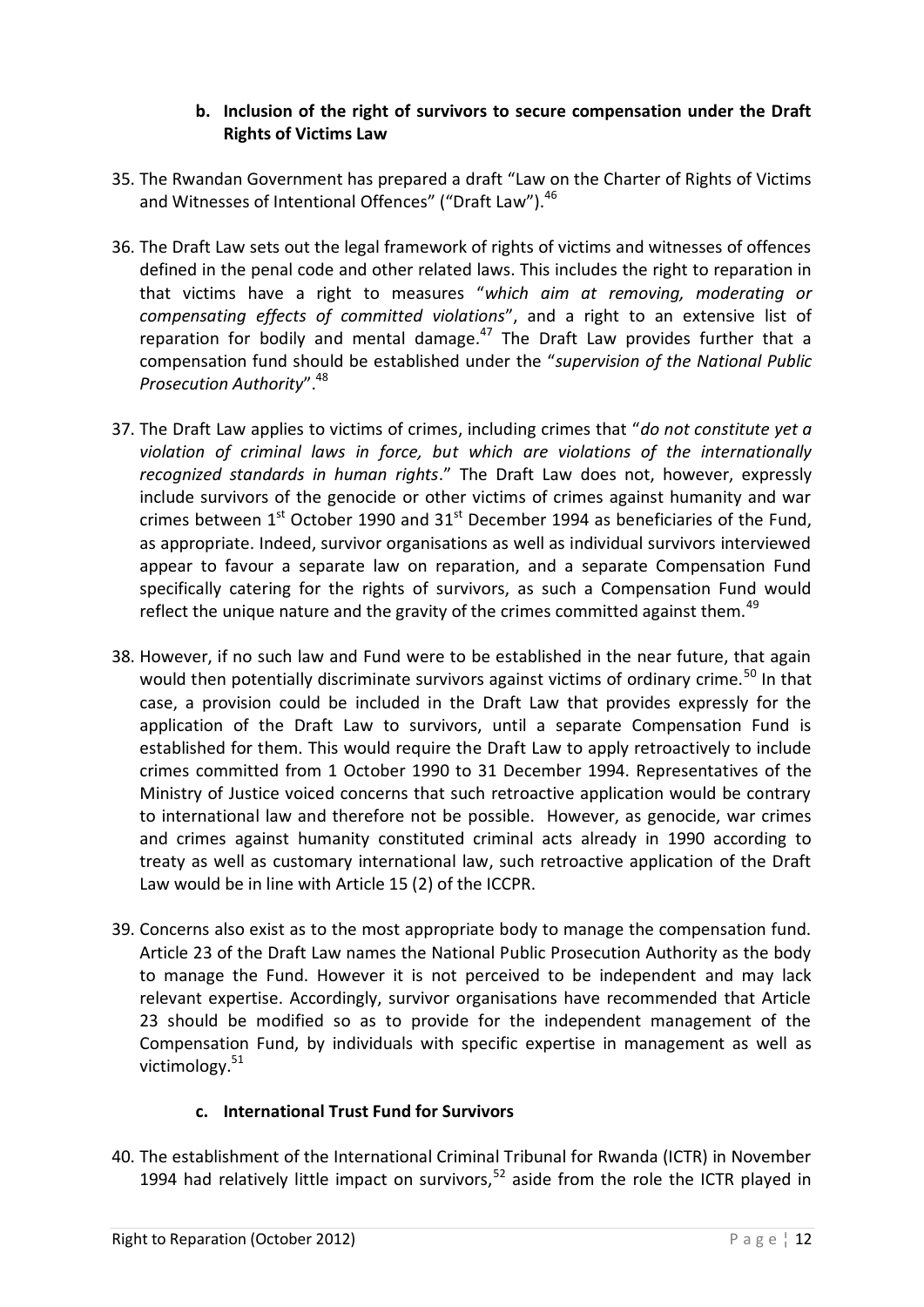prosecuting several high level perpetrators. The limited mandate of the ICTR does not include a right to reparation and survivors are not entitled to participate in proceedings in their own right. Its statute and rules give ICTR judges limited powers to order the return of any property and proceeds acquired by the criminal conduct of the individual perpetrator, to their rightful owners. While 38 perpetrators have been convicted to date, the Tribunal has not ordered such restitution.<sup>53</sup>

- 41. Similarly, Rule 106 of the Tribunals Rules of Procedure and Evidence provides that for the purpose of claiming compensation "*in a national court*", the ICTR's judgment shall be final and binding as "*to the criminal responsibility of the convicted person for such injury*."<sup>54</sup> To date, Rule 106 has not assisted survivors claiming compensation before national courts. Even though survivors in Rwanda are able to rely on judgments from the ICTR for the purpose of civil claims, the enforcement of any potential awards would likely be difficult given the insolvency of most of the perpetrators convicted by the ICTR and the absence of a Compensation Fund.
- 42. The then President of the ICTR in her address to the UN Security Council in October 2002 reminded the Council that "*compensation for victims is essential if Rwanda is to recover from the genocidal experience*" and that a proposal had been submitted by the ICTR to the Secretary General that victims of the genocide should be compensated.<sup>55</sup> According to the proposal, ICTR judges agreed "*with the principle of compensation for victims*", yet believed that the responsibility for addressing claims for compensation should lie with other agencies within the UN system.
- 43. It was feared that for the ICTR to handle compensation claims would severely hamper its everyday work and would be "*highly destructive*" to its mandate, also taking into account that the resources at its disposal would not allow it to properly handle claims for compensation in a timely fashion.<sup>56</sup> The ICTR judges therefore proposed to consider other options, including a specialised agency set up by the United Nations "*to administer a compensation scheme or trust fund that can be based upon individual application, or community need or some group based qualification*".<sup>57</sup>
- 44. Subsequently, neither the proposal nor the ICTR judges' call for a greater role of the UN in providing compensation to victims of the genocide was heeded, and no steps were taken at UN level to assist survivors in obtaining compensation.
- 45. In the case of Rwanda, the General Assembly on 10 December 2004 adopted a resolution on the *"[A]ssistance to survivors of the 1994 genocide in Rwanda, particularly orphans, widows and victims of sexual violence."* It does not address the question of reparation but requests:

*the Secretary General to continue to encourage relevant agencies, funds and programmes of the United Nations system to implement resolution 59/137 expeditiously, inter alia, by providing assistance in the areas of education for orphans, medical care and treatment for victims of sexual violence, including HIVpositive victims, trauma and psychological counselling, and skills training and microcredit programmes aimed at promoting self-sufficiency and alleviating poverty;<sup>58</sup>*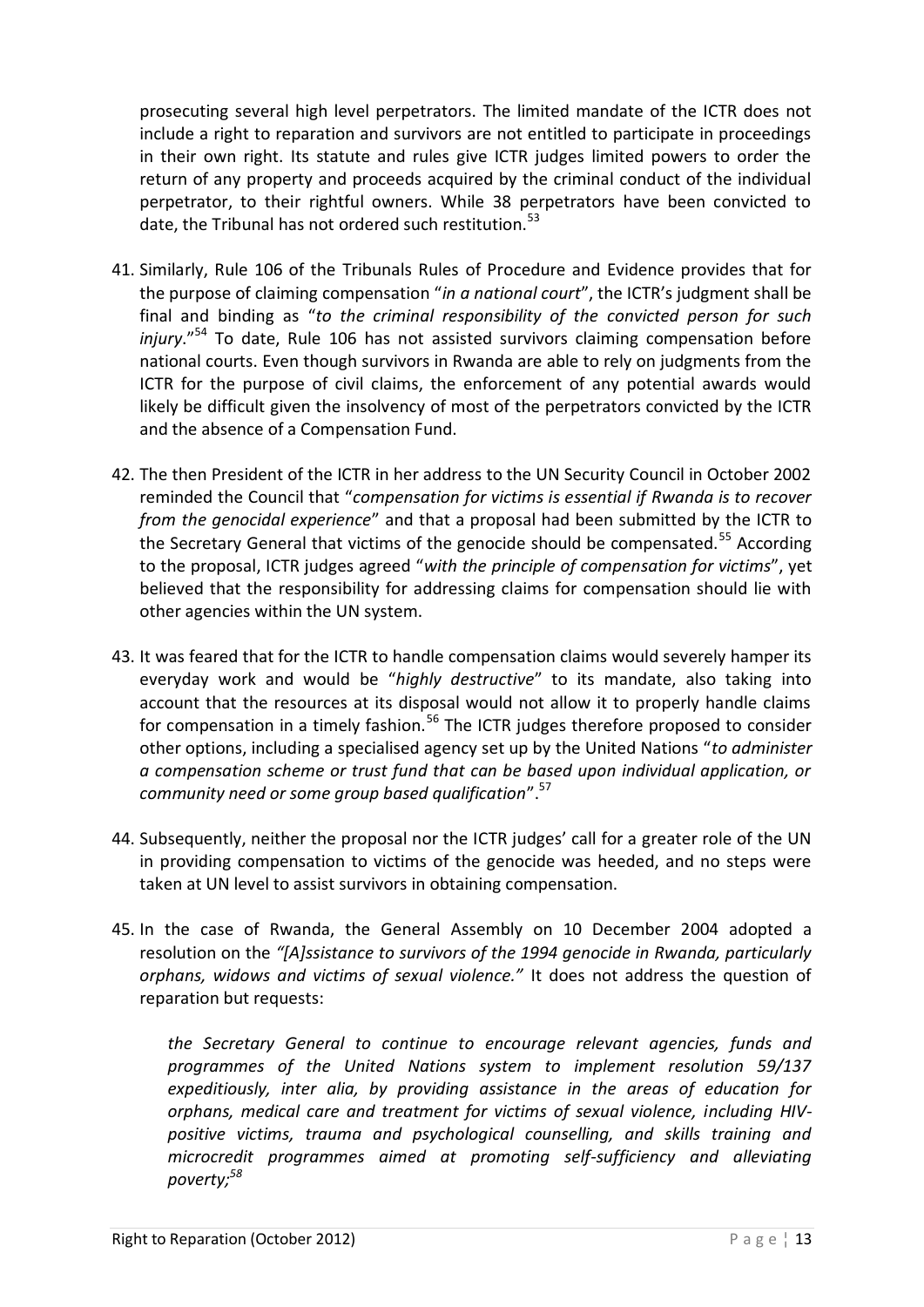- 46. The resolution, which has been adopted at consecutive General Assemblies ever since, most recently at the  $66<sup>th</sup>$  General Assembly in 2011, has never been meaningfully honoured.
- 47. The cumulative annual funding from UN agencies, funds and programmes for survivors' organisations in Rwanda amounts to less than \$250,000 USD annually (less than \$1 USD of aid for each survivor). In contrast, the appropriation of UN funds for the ICTR for 2012-13 is \$174 million USD.<sup>59</sup> In total, expenditure on the ICTR has amounted to over  $$1$  billion USD<sup>60</sup> (equivalent to almost \$30 million USD per suspect convicted). The total sum of support for restorative justice programmes for survivors in Rwanda has amounted to less than one-half of one per cent of the ICTR budget.
- 48. The lack of action by the ICTR and the UN in regards to reparation for Rwandan genocide survivors is in stark contrast to steps taken by the ICTR's 'sister tribunal', the International Criminal Tribunal for the former Yugoslavia (ICTY). The calls of former ICTY President Robinson for the establishment of a trust fund for victims led to, in 2011, an arrangement between the ICTY and the International Organisation for Migration to carry out a "*comprehensive assessment study aimed at providing guidance to the Tribunal on*  appropriate and feasible victim assistance measures and possible means of financing."<sup>61</sup> The assessment study was ongoing at the time of writing, yet no similar plans were underway in regards to the ICTR.
- 49. Furthermore, in comparison to the ICTR, Article 75 of the Rome Statute (1998) establishing the International Criminal Court (ICC) expressly provides for reparation to victims, including restitution, compensation and rehabilitation.<sup>62</sup> The Trust Fund for Victims (TFV), provided for in Article 79 of the Rome Statute, is the main mechanism for implementing reparation awards by the ICC, along with the ICC's legal mandate to order convicted individuals to compensate victims $^{63}$
- 50. The Trust Fund is a historic institution essential for the realisation of the ICC's progressive mandate towards victims and is an acknowledgment of the rights of victims of genocide, crimes against humanity and war crimes. It works alongside the Court's reparative function to benefit victims. Thus far, it has acquired voluntary contributions from States and non-State entities.<sup>64</sup>
- 51. As the Rome Statute does not apply retrospectively, there is no such fund for victims of crimes under the mandate of the ICTR. However, it is arguably owes its establishment to the clear gaps experienced at the ICTR and the International Criminal Tribunal for the former Yugoslavia. Indeed, Judge Byron, former President of the ICTR stated that the lack of reparation for genocide survivors was one of the main shortcomings of the  $ICTR.<sup>65</sup>$
- 52. 2014 is the twentieth anniversary of the genocide, and will mark the closure of the ICTR. This presents a unique opportunity for the international community, in particular the United Nations, to contribute to reparation for survivors.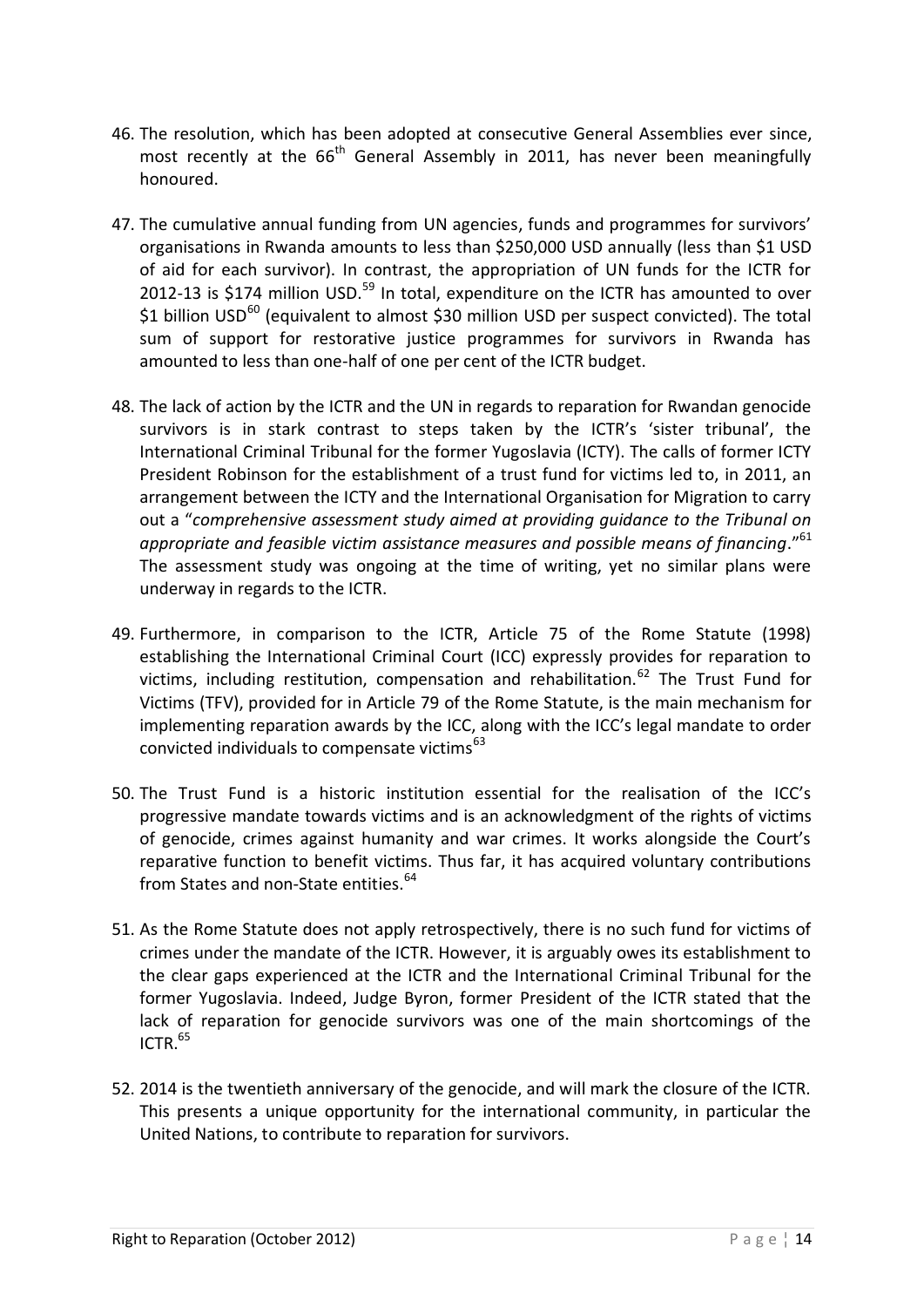- 53. This could be done through an assessment study similar to the study currently carried out by the International Organization for Migration in collaboration with the ICTY, and contributions to a mechanism such as a national Compensation Fund, or through an alternative or complementary mechanism, such as an 'International or UN Trust Fund'. The Organisations have undertaken a comparative study of similar models, including the Trust Fund for Victims, UN Trust Fund to End Violence against Women, United Nations Compensation Commission and the International Commission on Holocaust Era Insurance Claims.<sup>66</sup> The study which is still in draft form and currently being discussed in more depth with stakeholders in Rwanda, addresses how such a Fund could be constituted, how it could be governed and managed, and funded.
- 54. Survivors' organisations and political stakeholders consulted on first drafts of the comparative study<sup>67</sup> appear to support such an approach, in particular as many believe that the 'international community' has a responsibility towards survivors. However, for the proposal to be practically possible, it would require the support of the Government of Rwanda, and as such the proposal to establish such an international trust fund requires further research and a formal recommendation if it is to be pursued.

### **d. Government Assistance Fund for Survivors (FARG)**

- <span id="page-14-0"></span>55. In May 2012, IBUKA made a submission on the law establishing FARG, outlining the main concerns expressed by survivors in respect of FARG. $^{68}$  While welcoming the assistance provided by FARG, many survivors stressed that FARG should not be considered as a measure of reparation.
- 56. At present, FARG provides assistance to the most vulnerable survivors in the areas of education, shelter and health care. However, representatives of the Government of Rwanda have repeatedly argued that FARG should also be understood as a reparation mechanism, that through the establishment of FARG the Government has recognised its (political) responsibility towards survivors and that therefore there is no need for additional reparation measures.<sup>69</sup>
- 57. Some Articles in the law establishing FARG appear to provide FARG with a mixed mandate of assistance and reparation, as FARG for instance is allowed to claim compensation from Category I perpetrators. Reparation for survivors, as opposed to assistance, aims at specifically addressing and acknowledging the horrific and wrongful nature as well as the devastating impact of the crime, whereas assistance has a more humanitarian character. The difference between assistance and reparation is also apparent among many survivors who expect the Government to commit to survivors, to help restoring their dignity and to ensure that genocide never happens again.
- 58. Accordingly, further consultation with survivors and survivors' organisations would be required if FARG was to provide also reparation so as to ensure that a revised mandate of FARG would reflect and take into account survivors' perspectives and needs. Any reparation would need to be clearly distinguished from assistance. Further changes would also need to be made to FARG's management, in order to enhance its reporting and formal representation of survivors.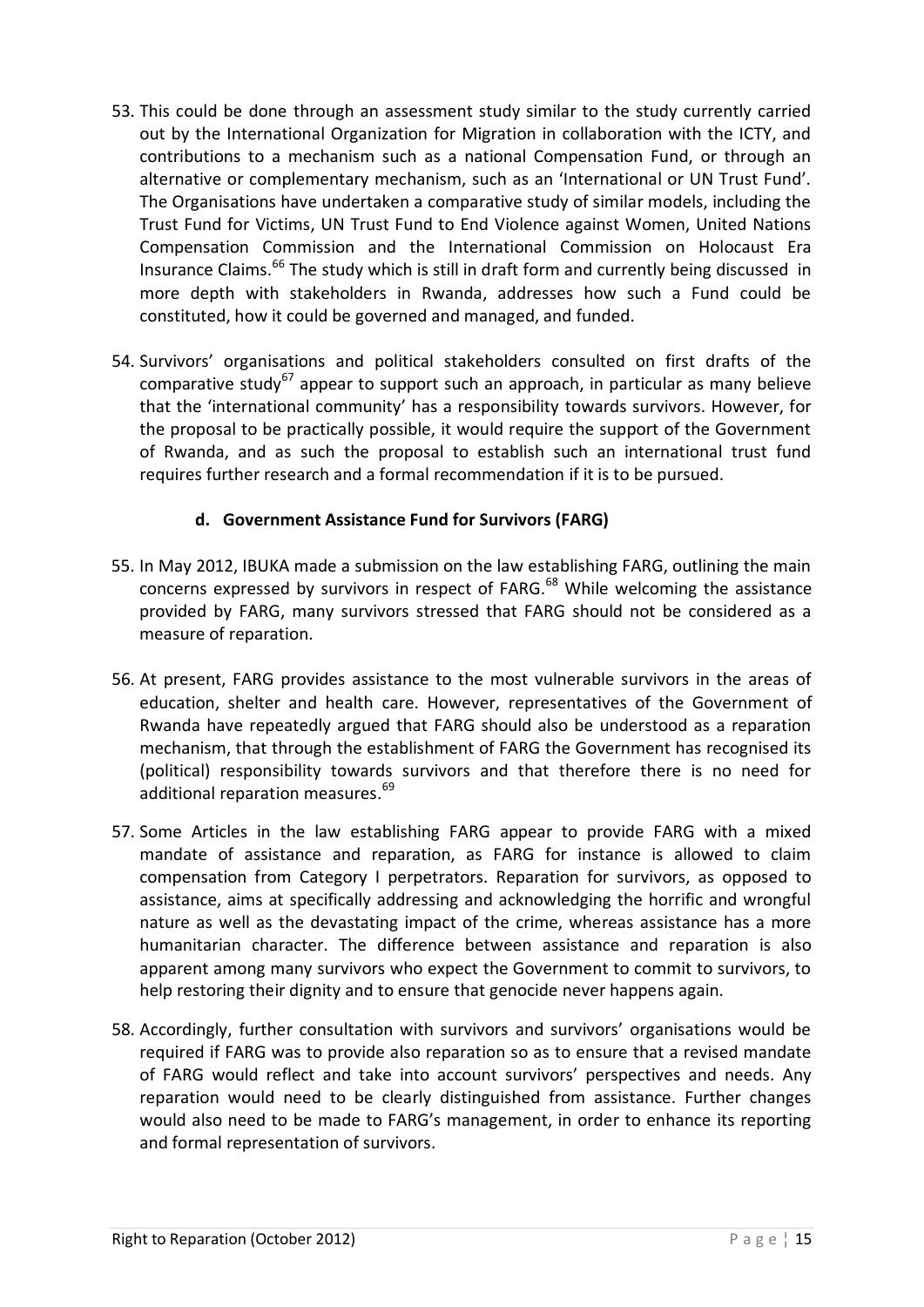- 59. At present, the Board of Directors of FARG contains seven members appointed by the Prime Minister's Office.<sup>70</sup> Ideally, representatives appointed by survivors or survivors' organisations would also be represented in the Board, which is presently not the case.<sup>71</sup>
- 60. If such consultations with survivors and survivors' organisations were carried out, and such amendments were enacted, then FARG could potentially play a role in securing and disbursing compensation, in line with the recommendations of a Task Force on Reparation. FARG already receives funding from the Government of Rwanda, and in fact has excess funds that it currently manages to disburse, amounting to RWF 700 million in  $2011/12.<sup>72</sup>$

### <span id="page-15-0"></span>**VII. Next steps and recommendations**

### **a. Establishment of a Task Force on Reparation in Rwanda**

61. As reflected above, there are a range of outstanding issues that would benefit from further clarification. Therefore, the Organisations recommend that a Task Force on Reparation be established that would facilitate the establishment of a comprehensive reparation programme. Similar task forces were established elsewhere. In South Africa, a 'Committee on Reparation and Rehabilitation' was created to establish reparation policy proposals and to collect information from many different places to make these proposals, including victims and survivors, people who had made statements to the Truth Commission, representatives of NGOs, community based organisations, faith communities and academic institutions. The information collected enabled the Committee to identify the harm suffered, the needs and expectations of victims, establish criteria for identifying victims in immediate need and to make proposals for long term measures for reparation and rehabilitation.<sup>73</sup> In Sierra Leone, where a Truth Commission had made specific recommendations regarding reparation for victims, a Reparation Task Force was established to develop a reparation programme strategy and to identify victims.<sup>74</sup>

### 62. Accordingly, a Task Force on Reparation in Rwanda (TFRR) could

1. *Collect information:* The TFRR, if established, would not need to start from scratch, as a significant amount of information about crimes committed during the genocide, as well as harm suffered, and the identity of survivors, has already been collected through national court proceedings and in particular gacaca courts. As a starting point, the TFRR could therefore usefully examine past compensation and restitution awards of national courts and of gacaca that have yet to be implemented. The TFRR would also identify awards made against insolvent perpetrators and make recommendations on the victims whose perpetrators have not been known. This is of paramount importance as no register exists in regards to past awards. The Committee could also explore whether any money has been deposited with the National Bank of Rwanda or other banks in accordance with Article 32 of Organic Law No. 08/96 of 30 August 1996;<sup>75</sup>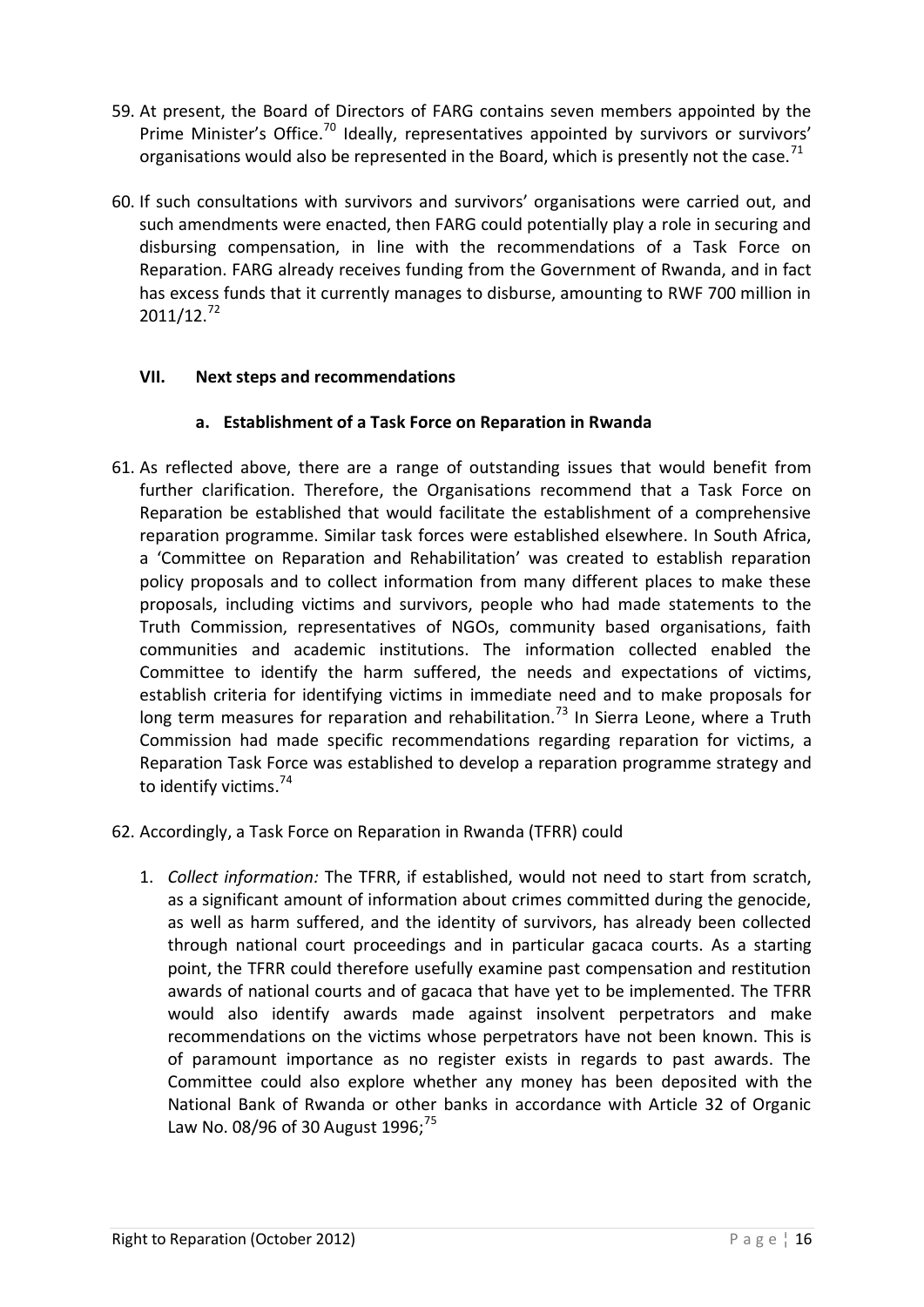- 2. *Consult widely:* Only where survivors are able to participate in the process of establishing a reparation programme and where they are partners, rather than only 'beneficiaries', will reparation be meaningful to them. The TFRR could therefore extend the consultation with survivors undertaken by the Organisations. This could involve further consultation with survivors throughout the country, civil society, government agencies, and the international community to allow for a wide range of views to be taken into account when determining the proposals for long term measures of reparation for all victims. The TFRR could hold 'reparation hearings' throughout the country so as to enable survivors and organisations to provide information that is relevant for the design of a reparation programme. Countrywide consultation will also allow the TFRR to manage expectations of survivors by setting out what is possible taking into account existing resources;
- 3. *Identify forms of reparation* that address survivors' needs, in close consultation with survivors and communities, including compensation, restitution and rehabilitation;
- 4. *Identify methods of disbursement of reparation and* consider whether it is feasible to deliver individual reparation, or whether instead or alongside there should be a focus on collective reparation, ensuring to account for the views and needs of survivors; this could include prioritising certain groups of survivors to benefit from immediate reparation measures, such as those who suffered sexual violence, children born out of rape, elderly and other most vulnerable survivors;
- 5. *Assess eligibility criteria:* Research to what degree relatives of survivors could be considered beneficiaries of any reparation measure, taking into account existing resources;
- 6. *Recommend reparation mechanism:* On the basis of the work, to recommend a mechanism of reparation which meets survivors' needs and is feasible and potentially can be funded. This could include recommendations as to the implementation of the mechanism and access of survivors, taking into account potential obstacles such as levels of literacy and access to reparation for survivors in remote areas of Rwanda. This recommendation should be made in the form of a final report for approval by the Parliament and presented to the President;
- 63. The TFRR could be composed of a 'multidisciplinary team of experts', including individuals with experience with survivors in Rwanda and an understanding of the genocide and its dimensions, a good sense of the types of harms suffered, as well as experts in reparation, in gender issues and international law. It could be modelled on the task force in Sierra Leone, which included a variety of stakeholders, including representatives from the National Commission for Social Action (which is in charge of the implementation of the reparation programme), the United Nations, and representatives from the Truth and Reconciliation Commission, and war victims.
- 64. The TFRR could therefore include a 'working party' of two international and two local consultants, which would be reporting into a 'steering committee' composed of an equal number of representatives from survivor's organisations and from government respectively. The steering committee could direct and guide the working party and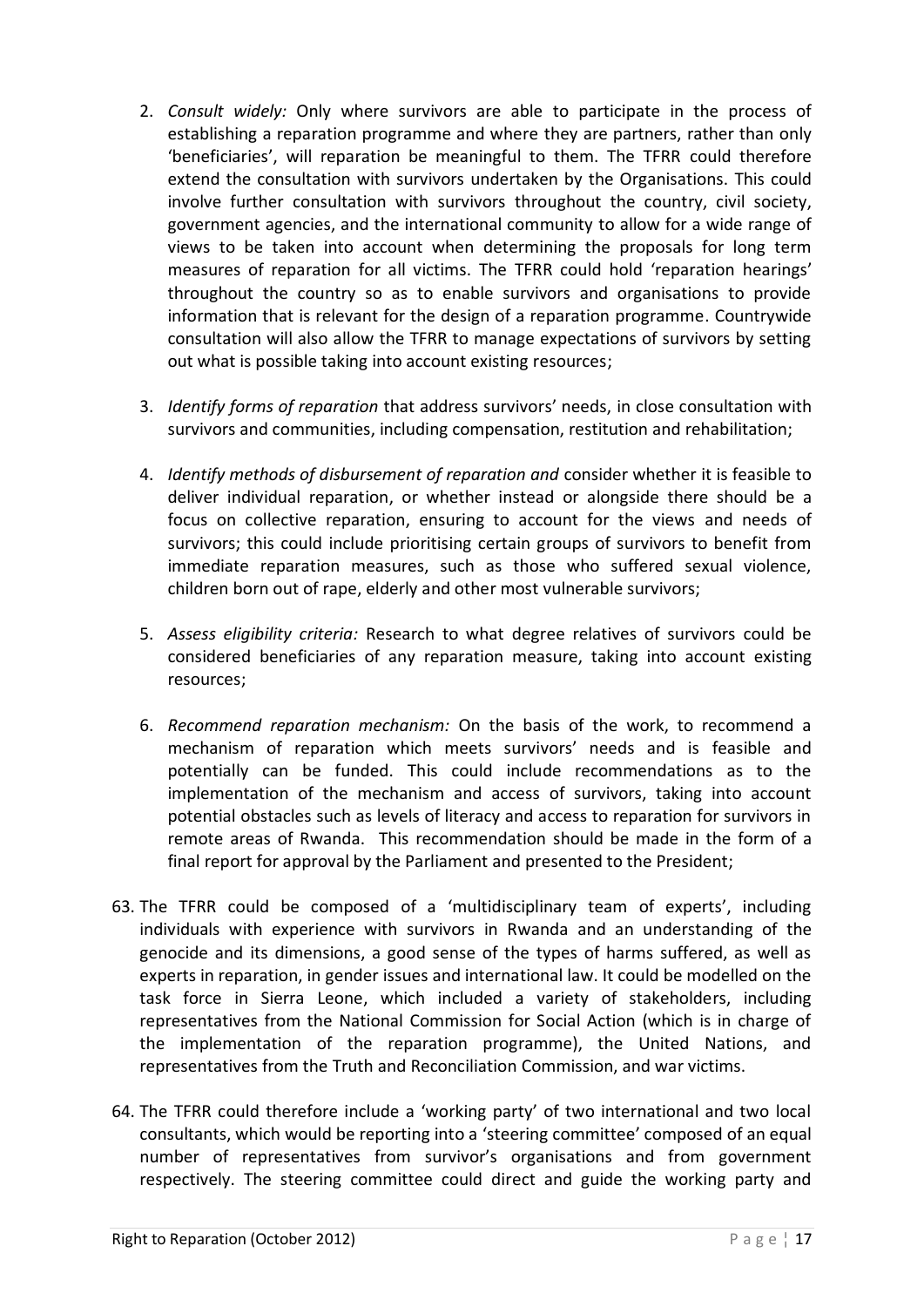ultimately would be responsible for the delivery of the TFRR's final report. The consultants of the working party, which will be in charge of carrying out countrywide consultations, could be from the International Organization for Migration (IOM) which has carried out similar tasks in Sierra Leone, the former Yugoslavia and elsewhere, or any other organisationor individual with required skills and experience. Local consultants could be one expert nominated by survivor's organisations with another expert nominated by the Government.

- 65. Should a TFRR be established along the lines of what is suggested above, it will be important that the working party is and is seen to be independent and expert by survivors, Government and the international community (which could increase the possibility for funding of the TFRR). The working party could report back to the steering committee on a fortnightly basis during the field work period which would allow the TFRR to address concerns/issues as they arise. It would also help to ensure that the TFRR is delivering its work in a timely fashion. Monthly reports could be published so as to guarantee transparency and ensure that survivors and other stakeholders are informed about the progress of the TFRR.
- 66. Once established, the TFRR could complete an initial countrywide consultation period in ten weeks, with the working party holding at least two one day consultation workshops in each province. A period of report writing will also be required. It could also be necessary for the working party to report back to the communities it initially consulted, which could require another 5 weeks. In total, the TFRR's mandate, once established, could be for an initial 5 months and be subject to extension if required.
- 67. Based on the above, the consultants of the working party would be contracted to work full time over the period of 4 months, which will include field work as well as report writing. The steering committee could be operating in a voluntary capacity as its time commitment will be far less than that of the working party. Ideally, the TFRR would be established by and report back to the President. Its budget could be funded by Government, possibly out of the under spend of FARG. Additional funding possibilities could be explored with the ICTR's legacy programme, in light of a similar reparation study currently being out by the ICTR's sister tribunal for the former Yugoslavia.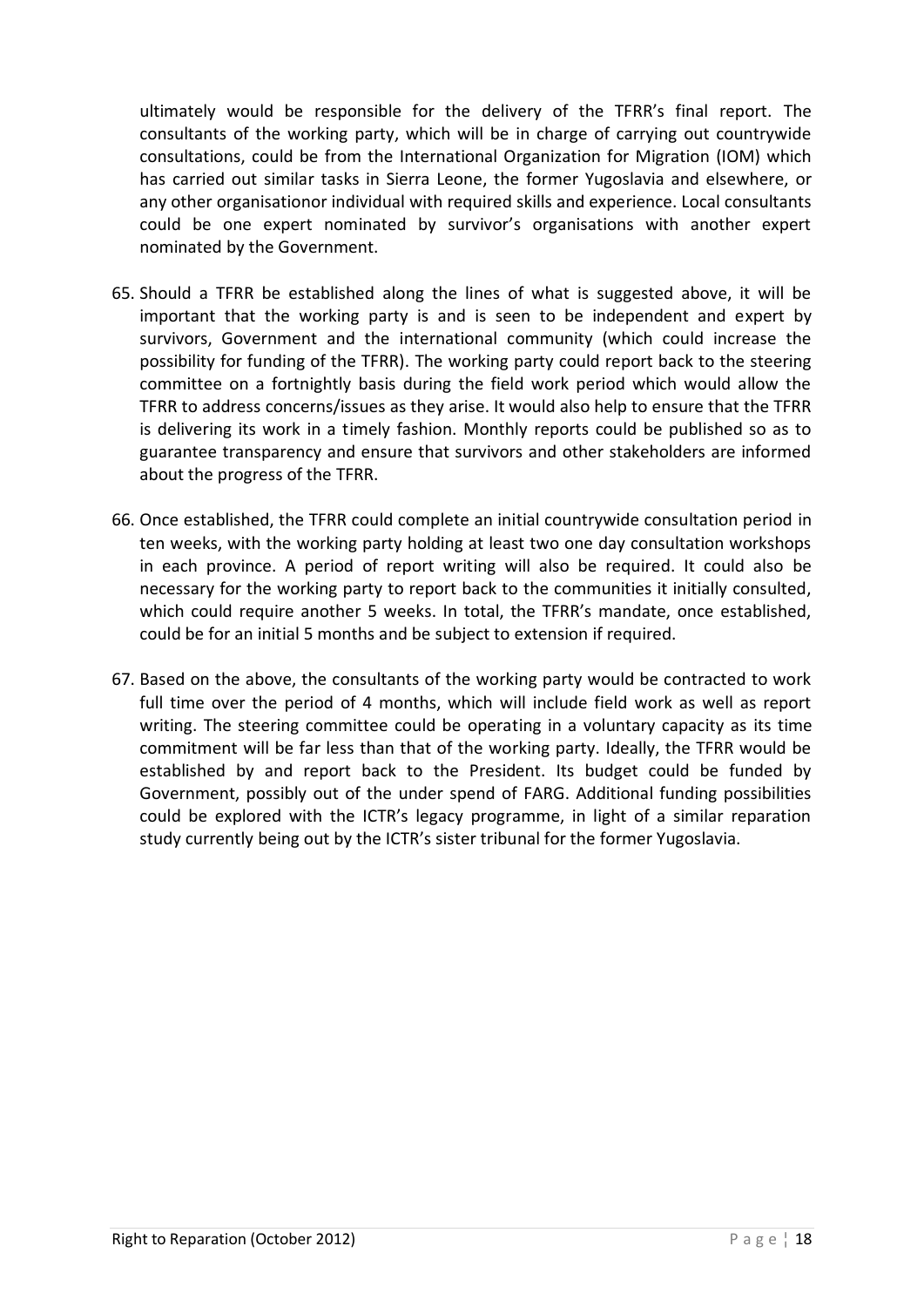### <span id="page-18-0"></span>**Annex and consulted materials**

## **Submission to the President of the Republic of Rwanda on Reparation for Survivors of the 1994 Genocide**

- 1. IBUKA and its constituent Member Organisations, 'Submission on the FARG Draft Report compiled by GPO Partners, Rwanda (May 2012)', Addendum 'Submission on No 69/2008 of 30/12/2008 Law relating to the establishment of the Fund for the support and assistance to the survivors of the Tutsi genocide and other crimes against humanity committed between 1st October 1990 and 31st December 1994, and determining its organisation, powers and functioning'.
- 2. IBUKA submission to the Parliament of Rwanda on 'Draft Organic Law Terminating Gacaca Courts Charged with Prosecuting and Trying the Perpetrators of the Crime of Genocide and Other Crimes against Humanity, Committed Between October 1, 1990 and December 31, 1994, 26 March 2012'.
- 3. Organic Law No. 08/96 of August 30, 1996 on the Organization of Prosecutions for Offences constituting the Crime of Genocide or Crimes against Humanity committed since October 1, 1990.
- 4. Organic Law No 40/2000 of 26/01/2001 setting up "Gacaca Jurisdictions" and organising prosecutions for offences constituting the crime of genocide or crimes against humanity committed between October 1, 1990 and December 31, 1994.
- 5. Organic Law No 16/2004 of 19/6/2004 establishing the organisation, competence and functioning of gacaca courts charged with prosecuting and trying the perpetrators of the crime of genocide and other crimes against humanity, committed between October 1, 1990 and December 31, 1994.
- 6. Law No 69/2008 of 30/12/2008 relating to the establishment of the fund for the support and assistance to the survivors of the Tutsi Genocide and other crimes against humanity committed between  $1^{st}$  October 1990 and  $31^{st}$  December 1994, and determining its organisation, competence and functioning.

#### **Further Material referred to in this Discussion Paper:**

7. Basic Principles and Guidelines on the Right to a Remedy and Reparation for Victims of Gross Violations of International Human Rights Law and Serious Violations of International Humanitarian Law [available here: [http://www2.ohchr.org/english/law/remedy.htm\]](http://www2.ohchr.org/english/law/remedy.htm).

Right to Reparation (October 2012) **P** a g e  $\vert$  19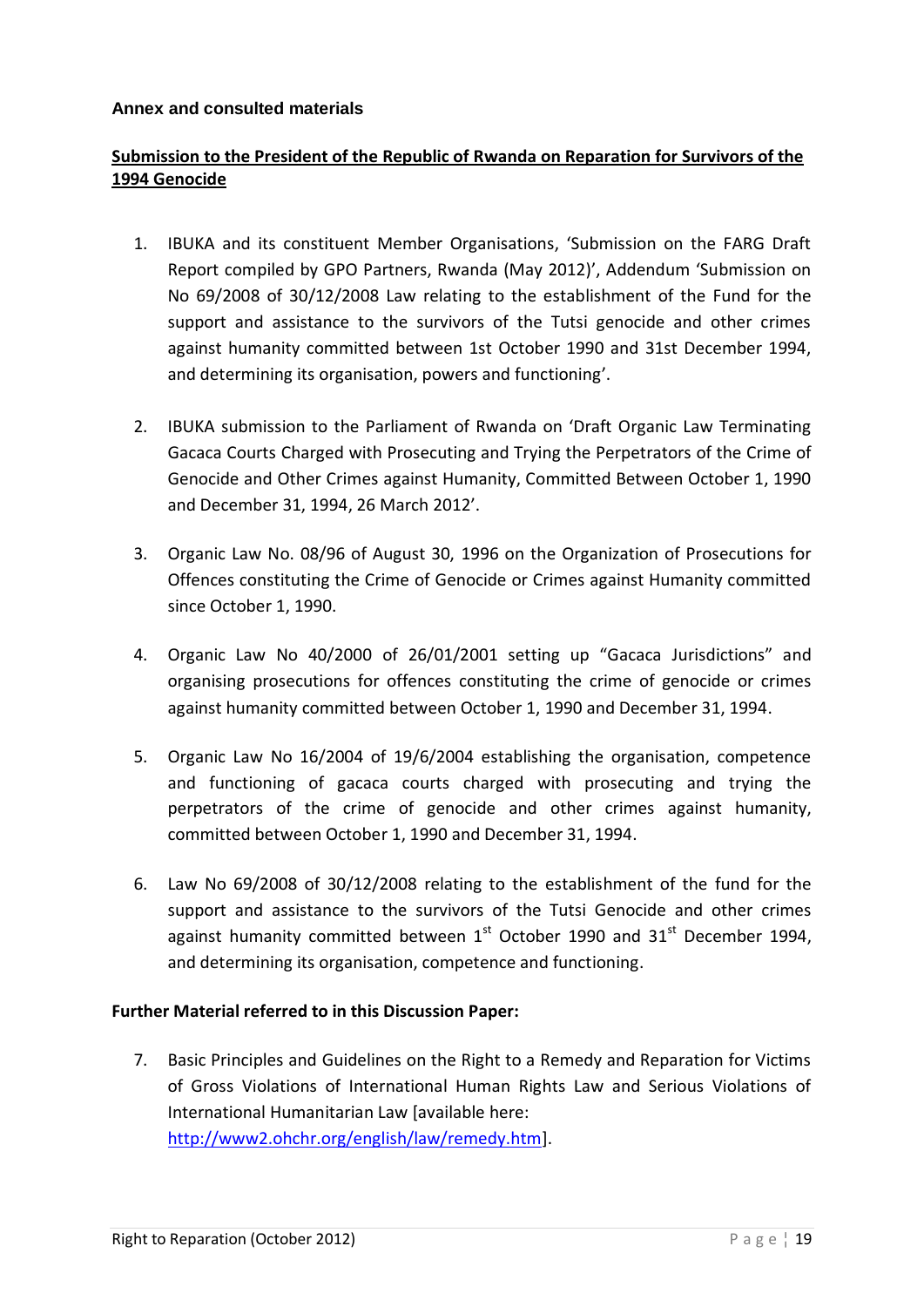- 8. Nairobi Declaration on Women's and Girls' Right to a Remedy and Reparation of 2007 [available here: [http://www.womensrightscoalition.org/site/reparation/signature\\_en.php\]](http://www.womensrightscoalition.org/site/reparation/signature_en.php).
- 9. Promotion of National Unity and Reconciliation Act 34 of 1995 [available here: [http://www.saflii.org/za/legis/num\\_act/ponuara1995477/\]](http://www.saflii.org/za/legis/num_act/ponuara1995477/)
- 10. Letter dated 9 November from the President of the International Criminal Tribunal for Rwanda addressed to the Secretary- General, U.N. Doc. S/2000/1198, 15 December 2000 [available here: [http://www.un.org/Docs/sc/letters/2000/sglet00.htm\]](http://www.un.org/Docs/sc/letters/2000/sglet00.htm)
- 11. Declaration of Basic Principles of Justice for Victims of Crime and Abuse of Power, adopted by General Assembly resolution 40/34 of 29 November 1985 [\[http://www2.ohchr.org/english/law/victims.htm\]](http://www2.ohchr.org/english/law/victims.htm)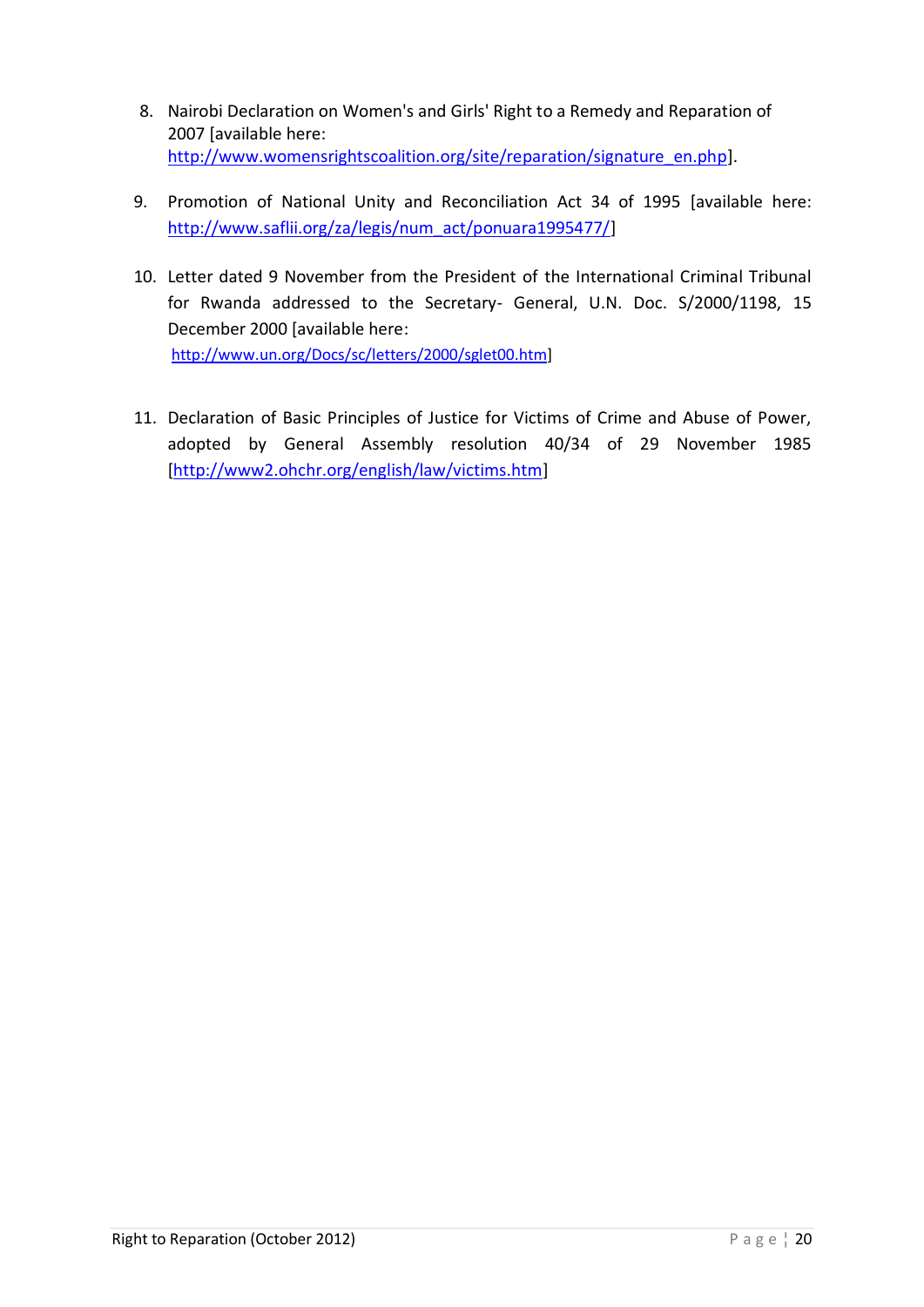<span id="page-20-0"></span>**.** 

1 Ibid; Conference Background Note at

[http://www.redress.org/downloads/17August2011\\_Torture\\_Survivors\\_Conference\\_BackgroundNot](http://www.redress.org/downloads/17August2011_Torture_Survivors_Conference_BackgroundNote.pdf) [e.pdf.](http://www.redress.org/downloads/17August2011_Torture_Survivors_Conference_BackgroundNote.pdf)

2 For further information on the right to reparation, see: Redress. *Reparation: A sourcebook for victims of torture and other violations of human rights and international humanitarian law,* 2003. Available a[t http://www.redress.org/downloads/publications/SourceBook.pdf;](http://www.redress.org/downloads/publications/SourceBook.pdf) REDRESS,

'Implementing Victims' Rights- A Handbook on the implementation of Basic Principles and Guidelines on the Right to a Remedy and Reparation, March 2006, available at

[http://www.redress.org/downloads/publications/Reparation%20Principles.pdf;](http://www.redress.org/downloads/publications/Reparation%20Principles.pdf) see also Declaration of Basic Principles of Justice for Victims of Crime and Abuse of Power, adopted by General Assembly resolution 40/34 of 29 November 1985, at [http://www2.ohchr.org/english/law/pdf/victims.pdf.](http://www2.ohchr.org/english/law/pdf/victims.pdf)

 $3$  Ibid

<sup>4</sup> The UN Basic Principles and Guidelines on the Right to a Remedy and Reparations for Victims of Gross Violations of International Human Rights Law and Serious Violations of International Humanitarian Law ('Basic Principles and Guidelines'), adopted by the UN General Assembly on 16 December 2005, Resolution 147 (A/Res/60/147), principle 15

<sup>5</sup> Ibid, principle 18

<sup>6</sup> See, [http://www.womensrightscoalition.org/site/reparation/signature\\_en.php.](http://www.womensrightscoalition.org/site/reparation/signature_en.php)

 $<sup>7</sup>$  UN Basic Principles and Guidelines, principles 19-23.</sup>

 $^8$  For a comprehensive analysis of the right to rehabilitation under international law, see REDRESS, 'Rehabilitation as a Form of Reparation Under International Law, December 2009, at [http://www.redress.org/downloads/publications/The%20right%20to%20rehabilitation.pdf.](http://www.redress.org/downloads/publications/The%20right%20to%20rehabilitation.pdf)

<sup>9</sup> Organic Law No. 08/96 of 30 August 1996 on the Organisation of Prosecutions for Offences Constituting the Crime of Genocide or Crimes Against Humanity Committed Since October 1, 1990, Article 29 (1), (2), (3), ANNEX 3.

<sup>10</sup> Ibid, Article 32.

 $11$  International Crisis Group, Africa Report No 30, 7 June 2001, p.33, at [http://www.crisisgroup.org/~/media/Files/africa/central](http://www.crisisgroup.org/~/media/Files/africa/central-africa/rwanda/International%20Criminal%20Tribunal%20for%20Rwanda%20Justice%20Delayed.pdf)[africa/rwanda/International%20Criminal%20Tribunal%20for%20Rwanda%20Justice%20Delayed.pdf.](http://www.crisisgroup.org/~/media/Files/africa/central-africa/rwanda/International%20Criminal%20Tribunal%20for%20Rwanda%20Justice%20Delayed.pdf)

<sup>12</sup> Stef Vandeginste, 'Reparation pour les victimes de genocide, de crimes contre l'humanite et de crimes de guerre au Rwanda', in 'L'Afrique des Grands Lacs. Annuaire 2000-2001', p.10.

 $13$  Ibid, pp. 12-13.

<sup>14</sup> Interview with survivor, Kigali, 10 December 2010; interview with a civil party, Kigali, 21 December 2010.

 $15$  Interview with one of the civil parties. Kigali, 21 December 2010.

 $16$  According to the principle of continuity, successor States can be held accountable for violations committed by the predecessor State, see for instance Menno T. Kamminga, 'State Succession in Respect of Human Rights Treaties', in European Journal of International Law (1996), pp. 469-484.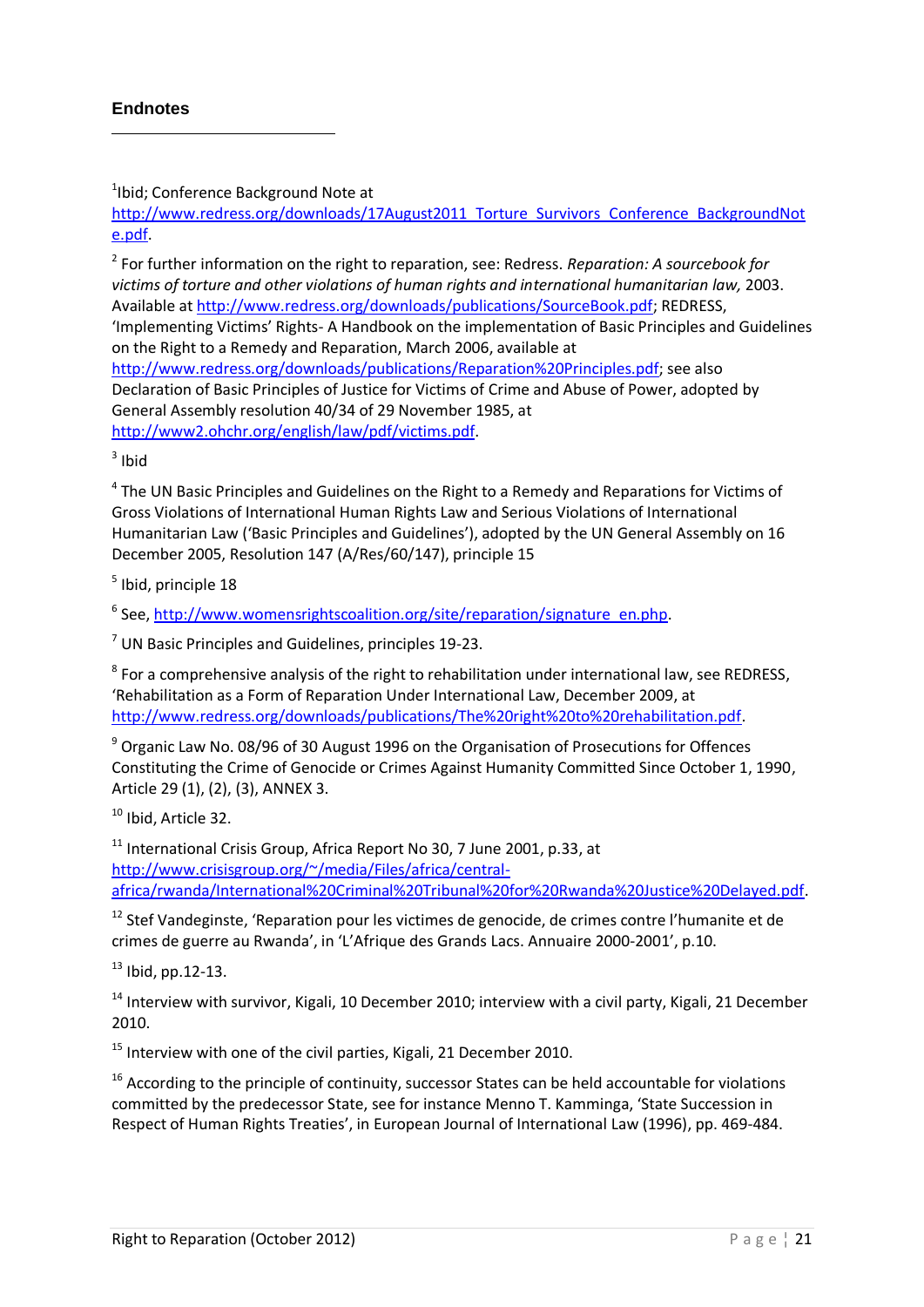$17$  Organic Law No 40/2000 Setting up Gacaca Jurisdictions and organising prosecutions for offences constituting the crime of genocide or crimes against humanity committed between October 1, 1990 and December 31, 1994, Article 91.

<sup>18</sup> Ibid, Article 90, limiting the possibility for survivors to claim reparation to restitution of property or, alternatively, claim for compensation for property and bodily related damage only.

 $19$  Organic Law No 40/2000 of 26 January 2001 Setting up Gacaca Jurisdictions and organising prosecutions for offences constituting the crime of genocide or crimes against humanity committed between October 1, 1990 and December 31, 1994, Article 90, ANNEX 4.

 $20$  Organic Law No 16/2004 of 19 June 2004 Establishing the organisation, competence and functioning of gacaca courts charged with prosecuting and trying the perpetrators of the crime of genocide and other crimes against humanity, committed between October 1, 1990 and December 31, 1994, Art. 75, ANNEX 5.

<sup>21</sup> Interview with Interview with Domitilla Mukantaganzwa, Executive Secretary NSGJ, Kigali, 28 March 2012.

 $22$  Power Point Presentation at Conference convened by the Legal Aid Forum, Kigali, June 2012, copy on file with the organisations.

<sup>23</sup> Interview with a survivor, 2 December 2010

1

<sup>24</sup> Organic Law No 69/2008 of 30 December 2008 relating to the establishment of the Fund for the support and assistance to the survivors of the Tutsi genocide and other crimes against humanity committed between 1st October 1990 and 31st December 1994, and determining its organisation, powers and functioning, Article 20, ANNEX 6.

 $25$  Constitution of the Republic of Rwanda, 4 June 2003, Article 19; REDRESS/ African Rights workshop organised with Kigali based lawyers, 15 August 2011.

 $^{26}$  See for instance Law No 13/2004 of 17 May 2004 Relating to the Code of Criminal Procedure, O.G. Special No of 30 July 2004, Articles 9-17,at

[http://www.amategeko.net/display\\_rubrique.php?ActDo=ShowArt&Information\\_ID=1333&Parent\\_I](http://www.amategeko.net/display_rubrique.php?ActDo=ShowArt&Information_ID=1333&Parent_ID=30693517&type=public&Langue_ID=An&rubID=30693524#30693524) [D=30693517&type=public&Langue\\_ID=An&rubID=30693524#30693524.](http://www.amategeko.net/display_rubrique.php?ActDo=ShowArt&Information_ID=1333&Parent_ID=30693517&type=public&Langue_ID=An&rubID=30693524#30693524)

<sup>27</sup> IBUKA and its constituent Member Organisations, 'Submission on the FARG Draft Report compiled by GPO Partners, Rwanda (May 2012)', Addendum 'Submission on No 69/2008 of 30/12/2008 Law relating to the establishment of the Fund for the support and assistance to the survivors of the Tutsi genocide and other crimes against humanity committed between 1st October 1990 and 31st December 1994, and determining its organisation, powers and functioning ANNEX 1.

<sup>28</sup> IBUKA submission to the Parliament of Rwanda on 'Draft Organic Law Terminating Gacaca Courts Charged with Prosecuting and Trying the Perpetrators of the Crime of Genocide and Other Crimes against Humanity, Committed Between October 1, 1990 and December 31, 1994, 26 March 2012, ANNEX 2.

<sup>29</sup> Interview with Kigali based lawyer, 5 January 2011; workshop organised by SURF, African Rights, REDRESS with IBUKA, AVEGA, AERG, GAERG, Solace Ministries, Kigali, on 8 November 2010; workshops organised by SURF and REDRESS with IBUKA in March 2012.

<sup>30</sup> Interview with IBUKA, Kigali, 4 November 2010; interview with AVEGA, Kigali, 4 November 2010.

 $31$  Organic Law No. 16/2004 of 19 June 2004 establishing the organisation, competence and functioning of gacaca courts charged with prosecuting and trying the perpetrators of the crime of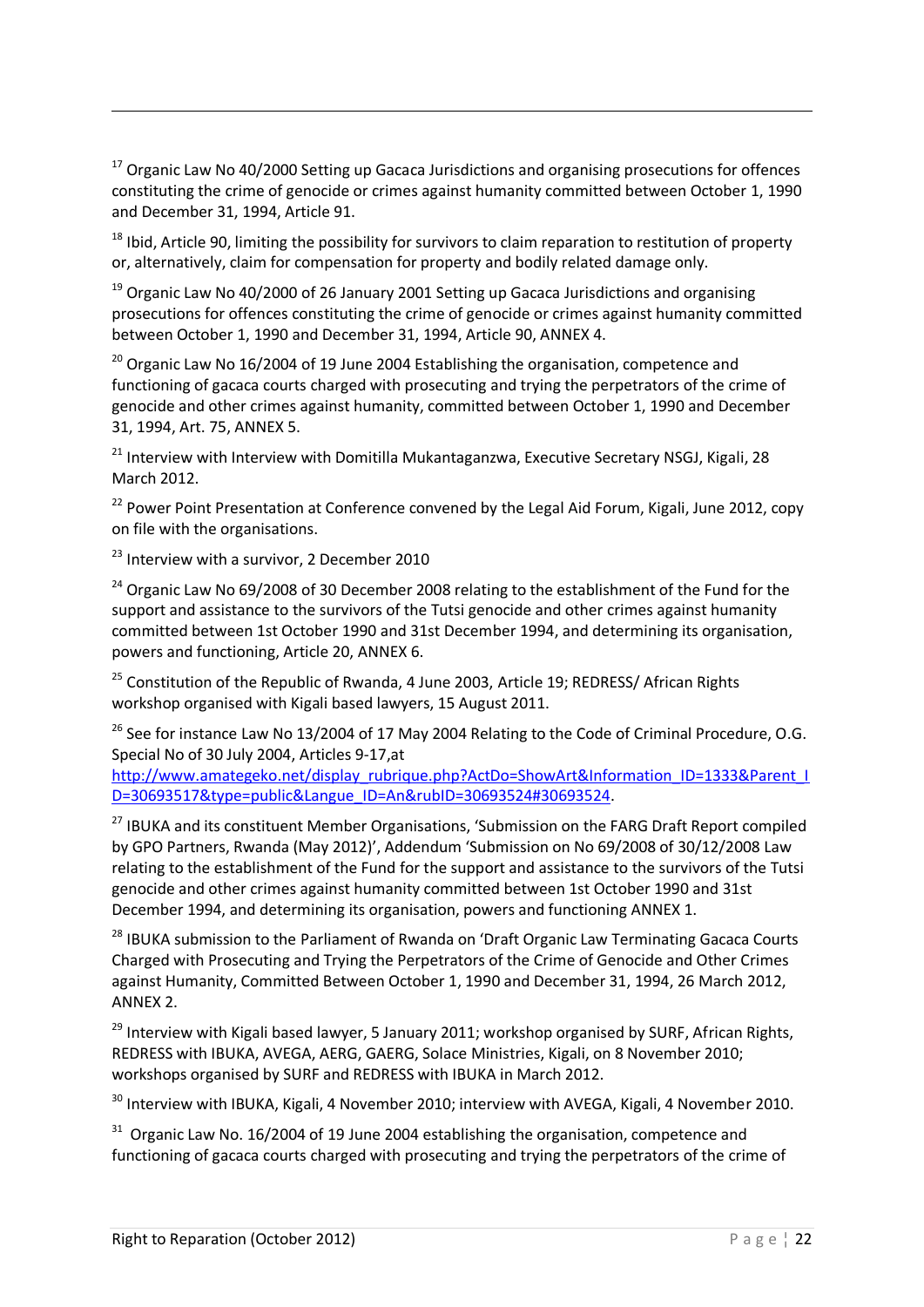genocide and other crimes against humanity, committed between October 1, 1990 and December 31, 1994, Article 90.

<sup>32</sup> Projet de Loi No.....Du..... Portant Creation, Organisation et Fonctionnement du Fonds D'Indemnisation des Victims des Infractions Constitutives du Crime de Genocide ou de Crimes Contre l'Humanite commisses entre le 1<sup>er</sup> Octobre 1990 et le 31 Décembre 1994 (copy of draft law available with the signatory organisations of this discussion paper).

<sup>33</sup> Chapter I, Article 2.

1

<sup>34</sup> Chapter 5, Articles 16-19.

 $35$  Ibid, Article 14; Interview with government officials, Kigali, 17 November 2010.

<sup>36</sup> Interview with embassy official, Kigali, March 2012.

<sup>37</sup> See Carla Ferstman, Mariana Goetz, Alan Stephens (eds.), 'Reparations for Victims of Genocide, War Crimes and Crimes against Humanity- Systems in Place and Systems in the Making, Martinus Nijhoff Publishers, 2009, pp. 385-541; Priscilla B. Hayner, 'Unspeakable Truths- Transitional Justice and the Challenge of Truth Commissions', Routledge, 2011.

<sup>38</sup> Promotion of National Unity and Reconciliation Act, 1995 (Act No 34 of 1995), section 42.

<sup>39</sup> President's Fund Annual Report for 2010/2011- The Department of Justice and Constitutional Development, p.4. .

 $40$  See Lovell Fernandez, 'Reparations policy in South Africa for the victims of apartheid', Law, Democracy & Development, Vol 3 (2), 1999, University of Western Cape http://www.ldd.org.za/images/stories/Ready\_for\_publication/V3-2\_Reparations\_policy\_SA.pdf: see

also Khulumani Support Group,Letter sent to the President of South Africa on 7 February 2012, at [http://www.khulumani.net/khulumani/documents/category/7-engaging-](http://www.khulumani.net/khulumani/documents/category/7-engaging-state.html?download=89%3Akhulumani-submission-to-president-zuma-for-his-sona-7-february-2012)

[state.html?download=89%3Akhulumani-submission-to-president-zuma-for-his-sona-7-february-](http://www.khulumani.net/khulumani/documents/category/7-engaging-state.html?download=89%3Akhulumani-submission-to-president-zuma-for-his-sona-7-february-2012)[2012.](http://www.khulumani.net/khulumani/documents/category/7-engaging-state.html?download=89%3Akhulumani-submission-to-president-zuma-for-his-sona-7-february-2012) 

 $41$  Ibid.

<sup>42</sup> United States Institute for Peace, 'Truth Commission: Morocco', at <http://www.usip.org/publications/truth-commission-morocco>

<sup>43</sup> International Organization for Migration, 'IOM Provides Technical Assistance to Reparations Programme for Victims of Sexual Violence in Sierra Leone', 22 March 2010, at

[http://www.iom.int/jahia/Jahia/media/press-briefing-notes/pbnAF/cache/offonce?entryId=27138;](http://www.iom.int/jahia/Jahia/media/press-briefing-notes/pbnAF/cache/offonce?entryId=27138) see also Priscilla B. Hayner, 'Unspeakable Truths, Transitional Justice and the Challenge of Truth Commissions, third edition, 2011, p.176; for the input of the UN Peacebuilding Fund see [http://www.unpbf.org/countries/sierra-leone/.](http://www.unpbf.org/countries/sierra-leone/) .

<sup>44</sup> International Organisation for Migration, Support for Sierra Leone Reparations Programme, at [http://www.iom.int/jahia/Jahia/support-for-the-sierra-leone-reparations-programme.](http://www.iom.int/jahia/Jahia/support-for-the-sierra-leone-reparations-programme)

<sup>45</sup> UN Peacebuilding Fund, 'Project Document, 30 January 2012, at [http://mptf.undp.org/document/download/8202.](http://mptf.undp.org/document/download/8202)

<sup>46</sup> Copy available with the signatory organisations

<sup>47</sup> See Articles 4-11 of the Draft Law.

<sup>48</sup> Ibid, Article 23.

 $49$  Ibuka, SURF and REDRESS workshop with survivor organisations, Kigali, 20-21 March 2012;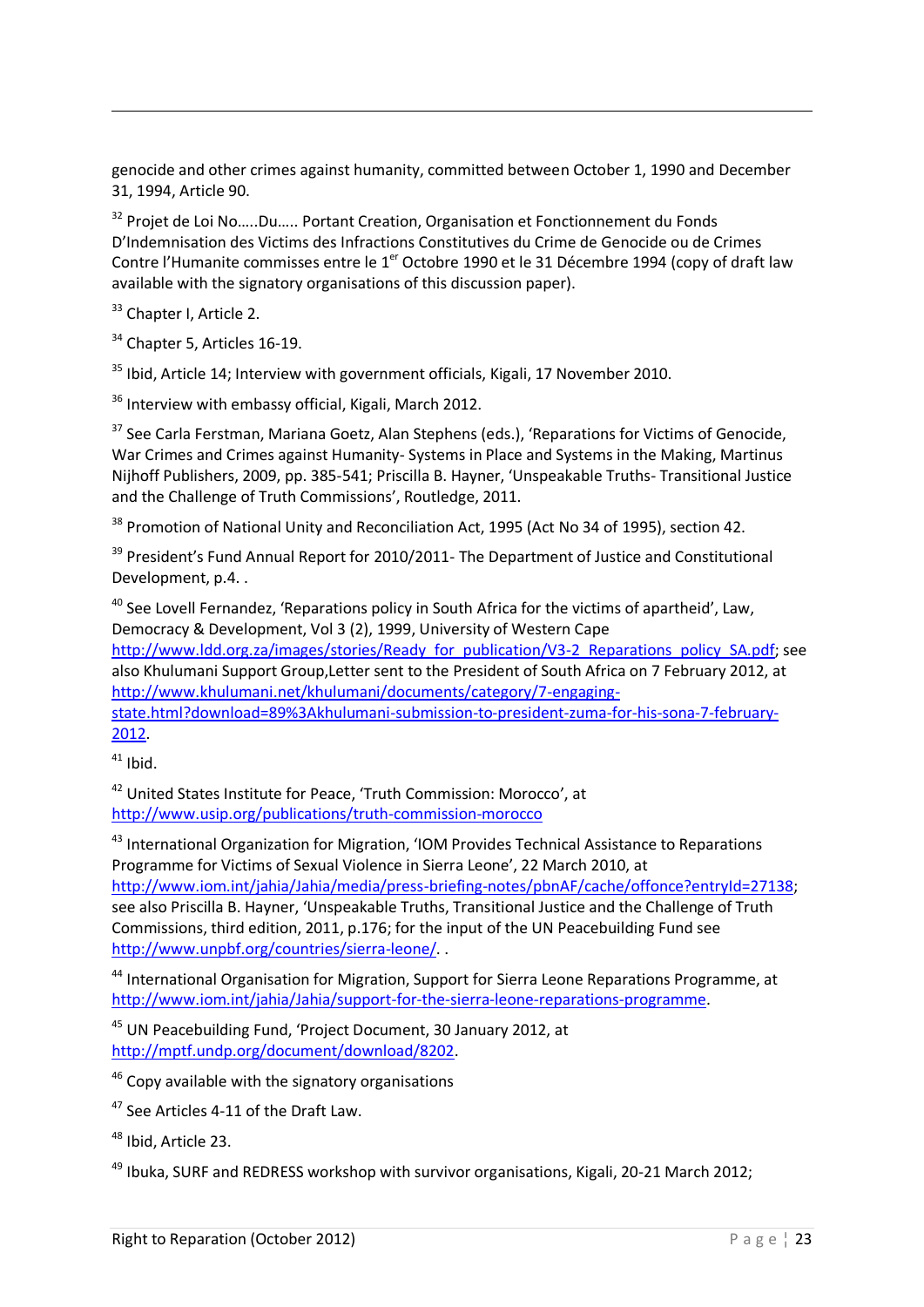<sup>50</sup> See above for discrimination of FARG law, para, 22.

<sup>51</sup> Ibuka, SURF and REDRESS workshop with survivor organisations, Kigali, 20-21 March 2012.

<sup>52</sup> See African Rights and REDRESS, 'Survivors and Post-Genocide Justice in Rwanda', November 2008, pp.55-72:

<http://www.redress.org/downloads/publications/Rwanda%20Survivors%2031%20Oct%2008.pdf>

<sup>53</sup> See Article 23 (3) of the ICTR statute and Rule 105 of the Rules of Procedure and Evidence. at [http://www.unictr.org/Portals/0/English%5CLegal%5CROP%5C100209.pdf.](http://www.unictr.org/Portals/0/English%5CLegal%5CROP%5C100209.pdf)

<sup>54</sup> Ibid, Rule 106.

1

<sup>55</sup> Statement by Judge Navanethem Pillay, President of the ICTR, to the United Nations Security Council, 29 October 2002, at<http://www.unictr.org/tabid/155/Default.aspx?id=1086>

<sup>56</sup> Letter dated 9 November from the President of the International Criminal Tribunal for Rwanda addressed to the Secretary- General, U.N. Doc. S/2000/1198, 15 December 2000.

 $57$  Ibid, page. 5.

<sup>58</sup> A/RES/66/228. See[: http://survivors-fund.org.uk/wp-content/uploads/2012/05/UN-Resolution-66-](http://survivors-fund.org.uk/wp-content/uploads/2012/05/UN-Resolution-66-228.pdf) [228.pdf](http://survivors-fund.org.uk/wp-content/uploads/2012/05/UN-Resolution-66-228.pdf)

 $59$  See Financing of the International Criminal Tribunal for Rwanda, December 2011: <http://bit.ly/JH6VbA>

 $60$  How Rwanda judged its genocide, Phil Clark, Africa Research Institute, April 2012, page 7

 $61$  ICTY, 'President Robinson's address before the United Nations General Assembly', 11 November 2011, at [http://www.icty.org/sid/10850.](http://www.icty.org/sid/10850)

 $62$  See for the ICC's reparation mandate, REDRESS, 'Justice for Victims: The ICC's Reparations Mandate, May 2011, at

[http://www.redress.org/downloads/publications/REDRESS\\_ICC\\_Reparations\\_May2011.pdf.](http://www.redress.org/downloads/publications/REDRESS_ICC_Reparations_May2011.pdf)

<sup>63</sup> See Trust Fund for Victims:<http://www.trustfundforvictims.org/two-roles-tfv>

 $64$  Article 79 of the Rome Statute of the ICC provides that

A Trust Fund shall be established by decision of the Assembly of States Parties for the benefit of victims of crimes within the jurisdiction of the Court, and of the families of such victims.

The Court may order money and other property collected through fines or forfeiture to be transferred, by order of the Court, to the Trust Fund.

The Trust Fund shall be managed according to criteria to be determined by the Assembly of States Parties.

<sup>65</sup> 9<sup>th</sup> Annual Ruth Steinkraus- Cohen International Law Lecture "Lessons learned from the Rwanda Criminal Tribunal", London, 16 March 2011.

 $66$  A draft of the findings is on file with the authors.

 $67$  Consultation undertaken in the SURF / REDRESS workshop in March 2012 in Kigali, Rwanda

<sup>68</sup> Supra, n.29.

 $69$  See interview with Justice Minster and Attorney General Tharcisse Karugarama, New Times, 18 June 2012.

 $70$  Supra, n.27, Article 8, ANNEX 6.